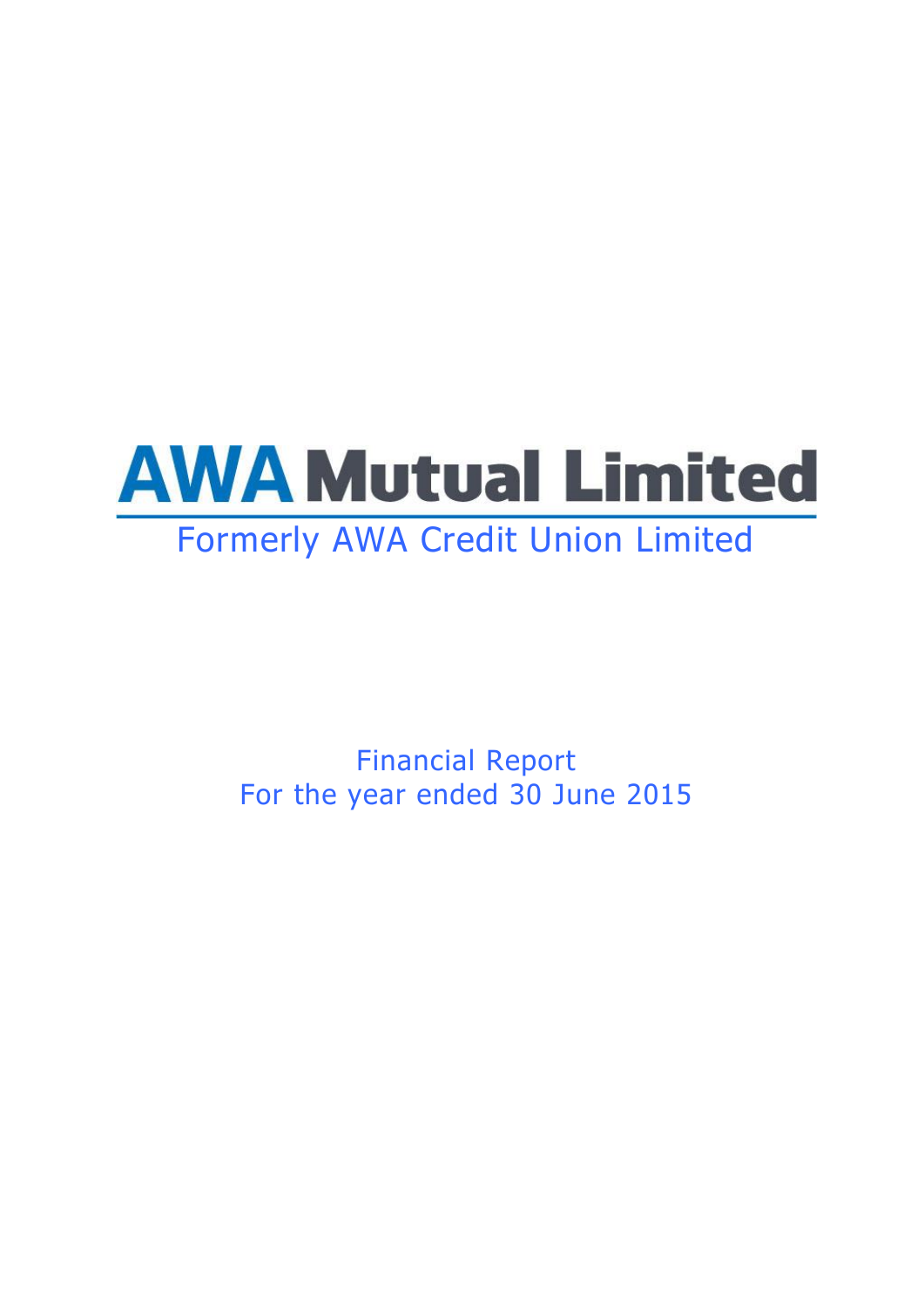## **CHAIRMAN/CHIEF EXECUTIVE OFFICER'S REPORT**

The 2015 Financial Year was perhaps the most monumental year in the history of AWA Mutual Limited (AWA). At this time every year we speak of the endless challenges that we confronted over the previous year. Usually it's matters like the GFC, a competitive market place, regulation, low interest rates, etc. This past year however provided challenges of a nature that we haven't had to confront previously :-

- Sadly we saw the closure of Alcoa's operations at Point Henry and Yennora and prepared for the closure of Anglesea in August 2015. AWA actively provided guidance and support to members affected by the closures and I'm pleased to report that almost all members to this day continue to show their support and confidence in us by continuing to conduct their banking business through AWA.
- Whilst we already had a Geelong based branch, it was not capable of meeting member requirements after the closure of the Point Henry Head Office. This saw the need to establish a new city based office at 49-51 Malop Street, Geelong to service all of our Geelong based members. Obviously this was no small feat and we have our loyal and capable staff group to thank for carrying this out in such a successful and seamless manner.
- Perhaps 2015 will be remembered as the year that we made the most important decision in our history. For some years we felt constrained by the nature of our former business model and as reported previously on numerous occasions, we had been working closely with a number of other parties in considering alternatives. In March 2015 this culminated in the launch of the Alliance Bank model in partnership with Bendigo and Adelaide Bank (BEN). At this point AWA Credit Union Limited became AWA Mutual Limited and since that time our members have accessed their financial products and services under the AWA Alliance Bank brand. The transition to date has been seamless with all parties excited about the potential offered by the new model.

This new business model provides us with significant opportunities for the future. We maintain our identity and autonomy for decision making but are now freed up from much of the regulatory and compliance overheads as these obligations, so important within our industry, are now provided by our Alliance Partner. The lifting of these obligations will enable us to provide members with an expanded member value proposition by way of new products, services and community initiatives.

## Financial

Due to the change in our business model in March 2015 members would be aware that all Deposits and Loans were transferred to the BEN Balance Sheet and that AWA continues to manage these on an on-going basis. As a result of this business model change AWA's income is now shared with BEN and in the future some of our most significant expenses will disappear with the majority of our IT services to be provided by BEN. Consequently the profit result for 2014/15 of \$238,080 is well below the prior year result of \$951,100.

When considering this profit result members should also take into account that significant Alliance Bank set up costs were incurred during the financial year and the Board also chose to pay a Member Patronage Reward totaling \$209,500.

With all factors taken into account the Board is extremely comfortable with AWA's overall financial performance.

Despite a major upheaval for Alcoa employees in Geelong and Sydney we are extremely pleased with the current standing of Deposit and Loan Portfolios under management which significantly exceed the forecasts that we prepared leading into these closures.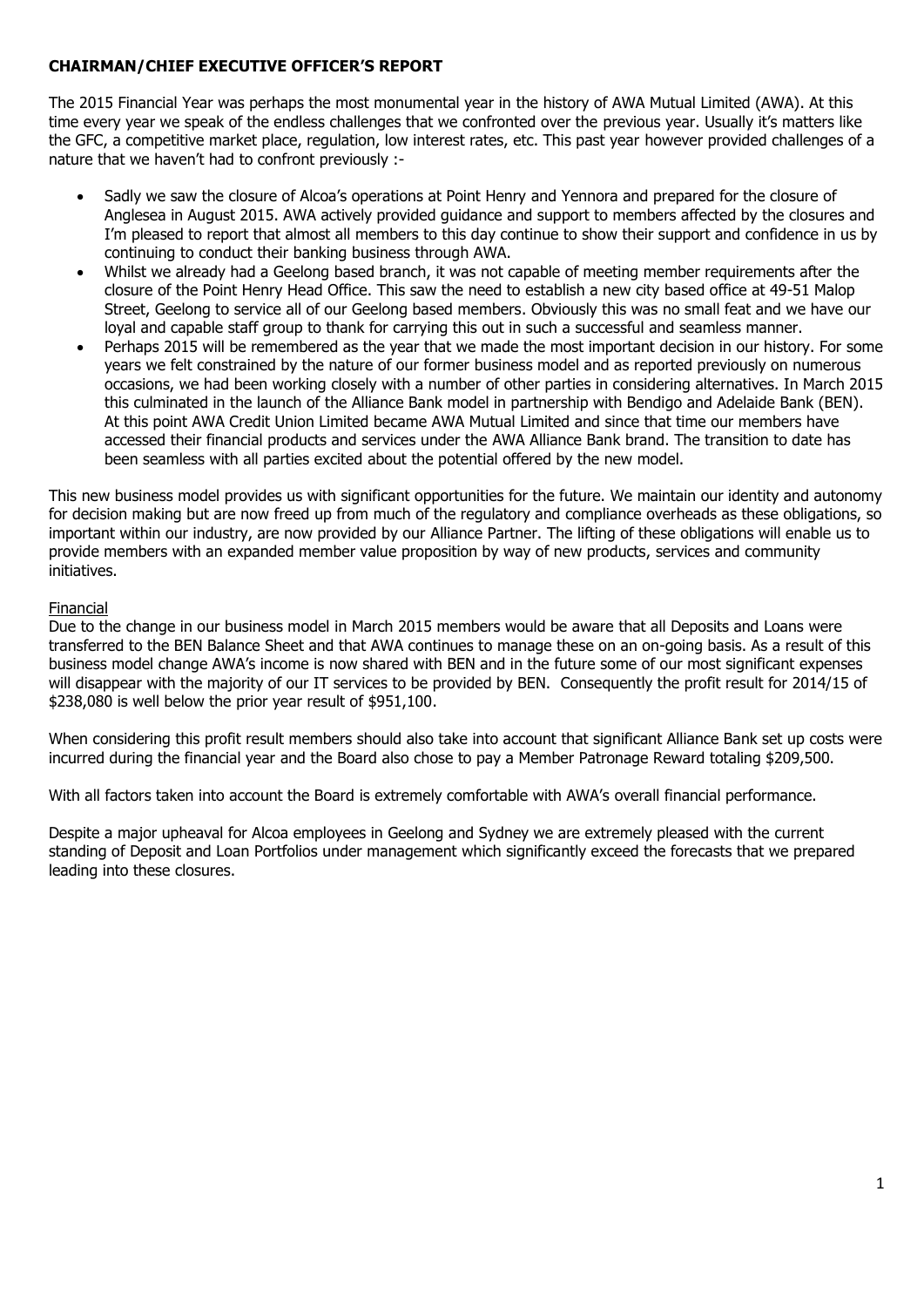



December 2014 saw the repayment of the Subordinated Debt Small Scale Offer of \$1,600,000 resulting in an overall reduction in Capital, but our Capital position remains extremely sound under the Alliance Bank model.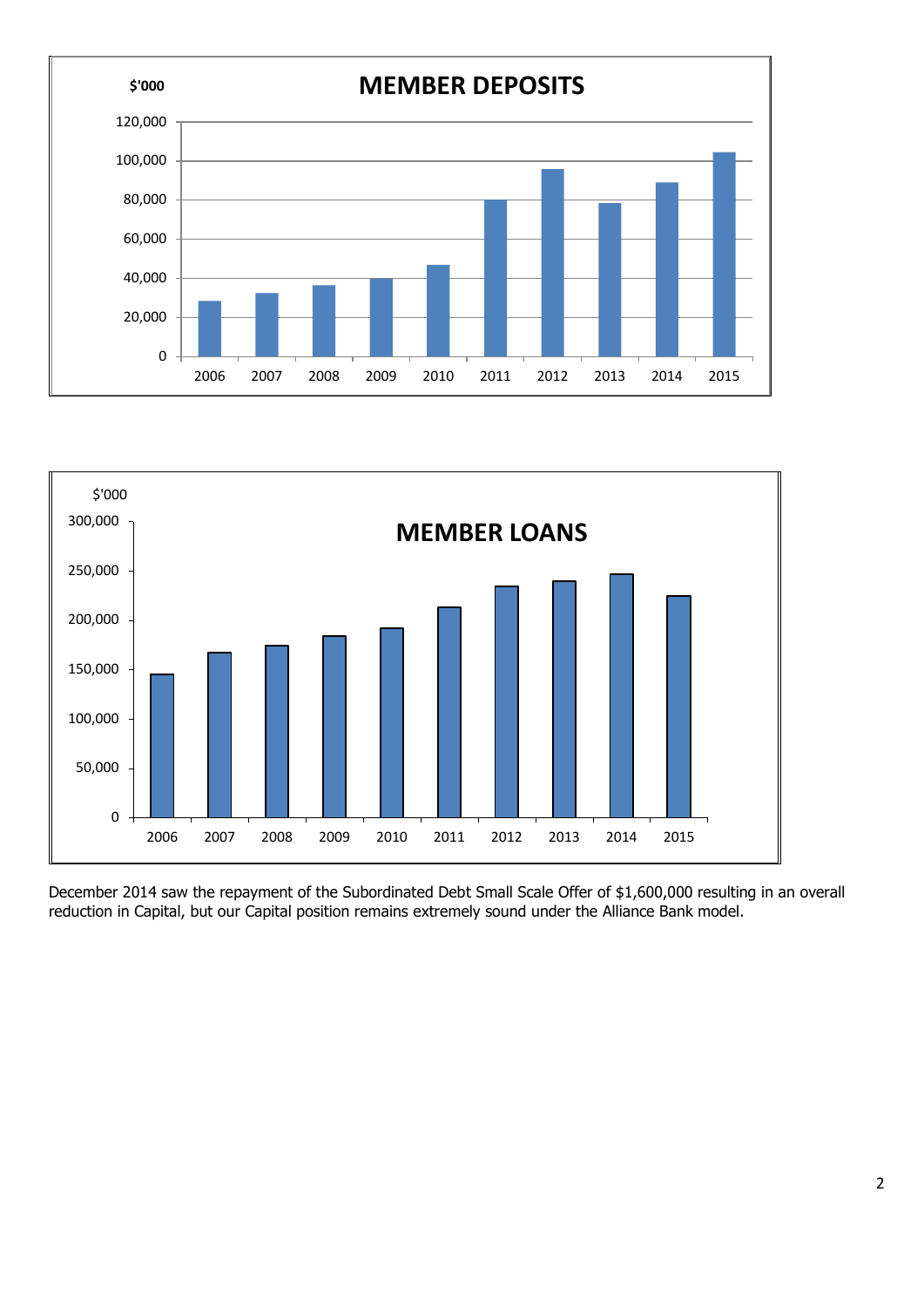

## **Staffing**

During the past year we welcomed John Lehmann and Brandon Curtis to our Geelong Office and Jenny Farrell to our Portland Office and are pleased to have them as part of the AWA team.

We also farewelled Bec West and Kerry Kenny from our Geelong Office and Sue Trezise from our Portland Office and wish them well in the future.

We are very confident about our future and remain committed to achieving positive outcomes for all of our stakeholders including the communities in which we operate.

On behalf of the Board, we thank you for your continued support and look forward to a successful 2016.

Brian Virtue Graeme Scannell Chairman Chief Executive Officer **DIRECTOR'S REPORT**

 $U(x)$ 

Your directors present their report on AWA for the financial year ended 30 June 2015. The Company is a company registered under the Corporations Act 2001.

## **INFORMATION ON DIRECTORS**

The names of the directors in office at any time during or since the end of the year are :-

| <b>Name</b>           | <b>Qualifications</b>        | <b>Experience</b>              |
|-----------------------|------------------------------|--------------------------------|
| <b>Brian R Virtue</b> | MAMI                         | Member of the Board of         |
| Chairman              | <b>Retired HR Consultant</b> | Directors since 1971 (resigned |
|                       |                              | 1973, re-elected 1982),        |
|                       |                              | Chairman since 1983.           |
| Peter Richardson      | B Com, CPA, Dip Tm, Grad     | Member of the Board of         |
| Vice-Chairman         | Dip Tax, MAMI                | Directors since 1996, Vice-    |
|                       | Self-employed Consultant     | Chairman since 2002,           |
|                       |                              | Chairman of the BARC.          |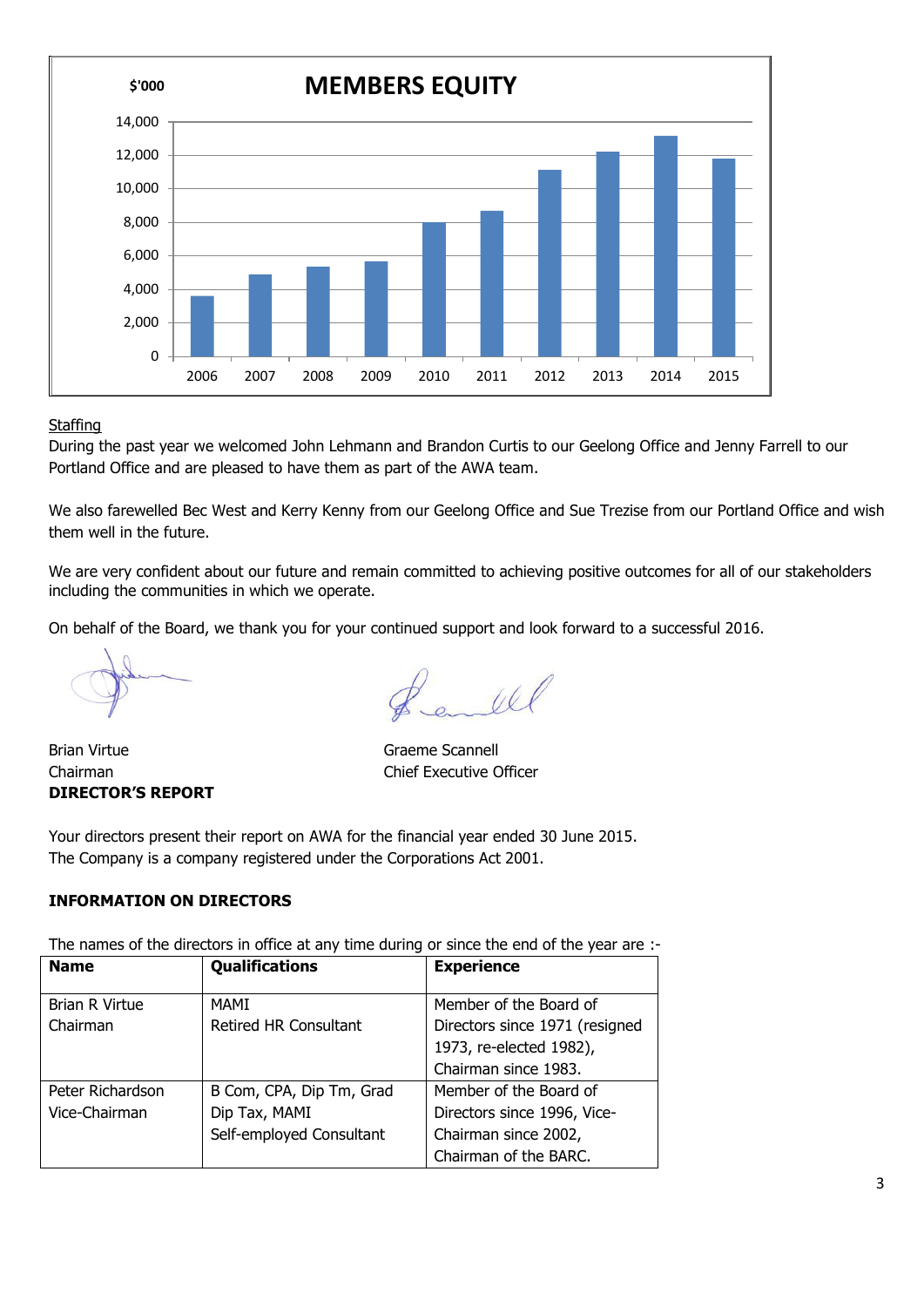| Richard P Lyle        | B Com, CPA, MAMI               | Member of the Board of                                                   |  |
|-----------------------|--------------------------------|--------------------------------------------------------------------------|--|
| <b>Director</b>       | Self-employed Consultant       | Directors since 2000 (resigned                                           |  |
|                       |                                | 2001, re-elected 2005).                                                  |  |
|                       |                                | Member of the BARC.                                                      |  |
| Brett J Noonan        | Grad Dip Bus, MAMI             | Member of the Board of                                                   |  |
| Director              | Semi-retired/Contactor         | Directors since 2001.                                                    |  |
| Warwick J Peel        | MAMI                           | Member of the Board of                                                   |  |
| Director              | Self Employed/Bus Driver       | Directors since 1992.<br>Member of the Board of<br>Directors since 2006. |  |
| Stevern J Ward        | <b>MAMI</b>                    |                                                                          |  |
| Director              | Retiree                        |                                                                          |  |
| Christopher Welsh     | B Com, CPA, FAMI, Dip          | Member of the Board of                                                   |  |
| Director              | <b>Financial Services</b>      | Directors since 2003, Member                                             |  |
|                       | Retiree                        | of the BARC.                                                             |  |
| <b>Neville Pearce</b> | Bachelor of Engineering (Civil | Member of the Board of                                                   |  |
| Director              | & Structural), MBA, GAICD,     | Directors since 2013.                                                    |  |
|                       | Fellow Engineers of Aust.,     |                                                                          |  |
|                       | AFAIM, MAMI, CPEng, RPeng      |                                                                          |  |
|                       | Chief Operating Officer -      |                                                                          |  |
|                       | Coliban Water                  |                                                                          |  |

The name of the Company Secretary in office at the end of the year is:-

| <b>Name</b>              | Qualification    | <b>Experience</b>              |
|--------------------------|------------------|--------------------------------|
| <b>Graeme N Scannell</b> | B Com, CPA, FAMI | Chief Executive Officer of AWA |
| Secretary/CEO            |                  | /AWA Credit Union Ltd since    |
|                          |                  | 1991, Secretary of AWA Mutual  |
|                          |                  | Ltd/AWA Credit Union Ltd since |
|                          |                  | 1992.                          |

## **Directors' Meeting Attendance**

| Director              | Board<br>Strategic |    | <b>BARC</b>              |                          | Period of |             |                  |
|-----------------------|--------------------|----|--------------------------|--------------------------|-----------|-------------|------------------|
|                       |                    |    |                          | Planning                 |           | Appointment |                  |
|                       | н                  | A  | н                        | A                        | н         | A           |                  |
| <b>Brian R Virtue</b> | 12                 | 11 | $\overline{2}$           | $\overline{\phantom{a}}$ |           |             | Full Year        |
| Peter Richardson      | 12                 | 11 | $\overline{\phantom{a}}$ | $\overline{\phantom{a}}$ | 4         | 4           | <b>Full Year</b> |
| Richard P Lyle        | 12                 | 12 | $\overline{2}$           | $\overline{\phantom{a}}$ | 4         | 4           | Full Year        |
| Brett J Noonan        | 12                 | 9  | $\overline{2}$           | $\overline{\phantom{a}}$ |           |             | Full Year        |
| Warwick J Peel        | 12                 | 11 | $\overline{2}$           | $\overline{\phantom{a}}$ |           |             | Full Year        |
| Stevern J Ward        | 12                 | 9  | $\mathcal{P}$            | $\overline{\phantom{a}}$ |           |             | Full Year        |
| Christopher Welsh     | 12                 | 11 | $\overline{2}$           | $\overline{\phantom{a}}$ | 4         | 3           | Full Year        |
| Neville Pearce        | 12                 | 11 | $\overline{2}$           | $\overline{\phantom{a}}$ |           |             | <b>Full Year</b> |

 $H =$  Meetings held in the period of appointment  $A=$ Attended

## **DIRECTORS' BENEFITS**

No director has received or become entitled to receive during, or since the end of the financial year, a benefit because of a contract made by the Company with a body corporate related to a director, a firm of which a director is a member or in which a director has a substantial financial interest.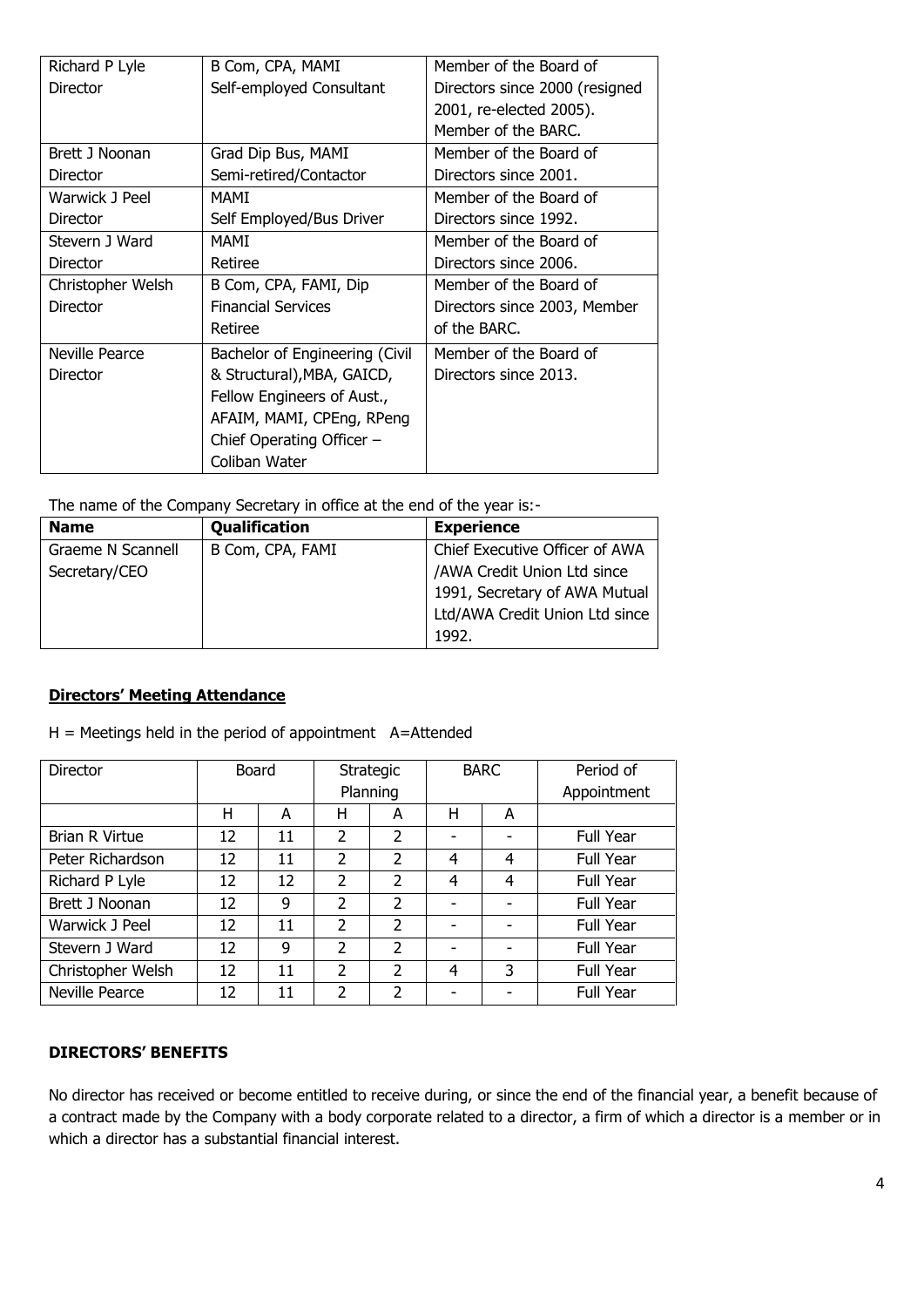## **INDEMNIFYING OFFICER OR AUDITOR**

Insurance premiums have been paid to insure each of the directors and officers of AWA, against any costs and expenses incurred by them in defending any legal proceedings arising out of their conduct whilst acting in their capacity as an officer of the Company. In accordance with normal commercial practice, disclosure of the premium amount and the nature of the insured liabilities is prohibited by a confidentiality clause in the contract. No insurance cover has been provided for the benefit of the auditors of the Company.

## **PRINCIPAL ACTIVITIES**

The principal activities of the Company changed during the year from one where it provided retail financial services to members in the form of taking deposits and giving financial accommodation as prescribed by the Constitution to one where it now acts as an Agent for BEN who provide these services to AWA's members.

## **OPERATING RESULTS**

The total comprehensive income of AWA for the year after providing for income tax was \$238,080 (2014 - \$951,100).

## **DIVIDENDS**

No dividends have been paid or declared since the end of the financial year and no dividends have been recommended or provided for by the directors of the Company.

## **REVIEW OF OPERATIONS**

The results of AWA's activities changed significantly from those of the previous year due to the change in its business model during the year.

## **SIGNIFICANT CHANGES IN STATE OF AFFAIRS**

There were significant changes in the state of affairs of the Company during the year due to changes in its business model which involved a Partial Transfer of Business of AWA's loans and deposits to Bendigo and Adelaide Bank Limited under the Financial Sector (Business Transfer and Group Restructure) Act 1999 and the subsequent revocation of AWA's ADI Licence. As a result of this change in the business model AWA changed it's name from AWA Credit Union Limited to AWA Mutual Limited.

## **ENVIRONMENTAL REGULATION**

The entity is not subject to any significant environmental regulation under Australian Commonwealth or State law.

## **EVENTS OCCURRING AFTER BALANCE DATE**

No matter or circumstance has arisen since the end of the financial year which significantly affected or may significantly affect the operations, or state of affairs of the Company in subsequent financial years.

## **LIKELY DEVELOPMENTS AND RESULTS**

No matter, circumstance or likely development in the operations has arisen since the end of the financial year that has significantly affected or may significantly affect :-

- (i) The operations of the Company;
- (ii) The results of those operations; or
- (iii) The state of affairs of the Company

in the financial year subsequent to this financial year.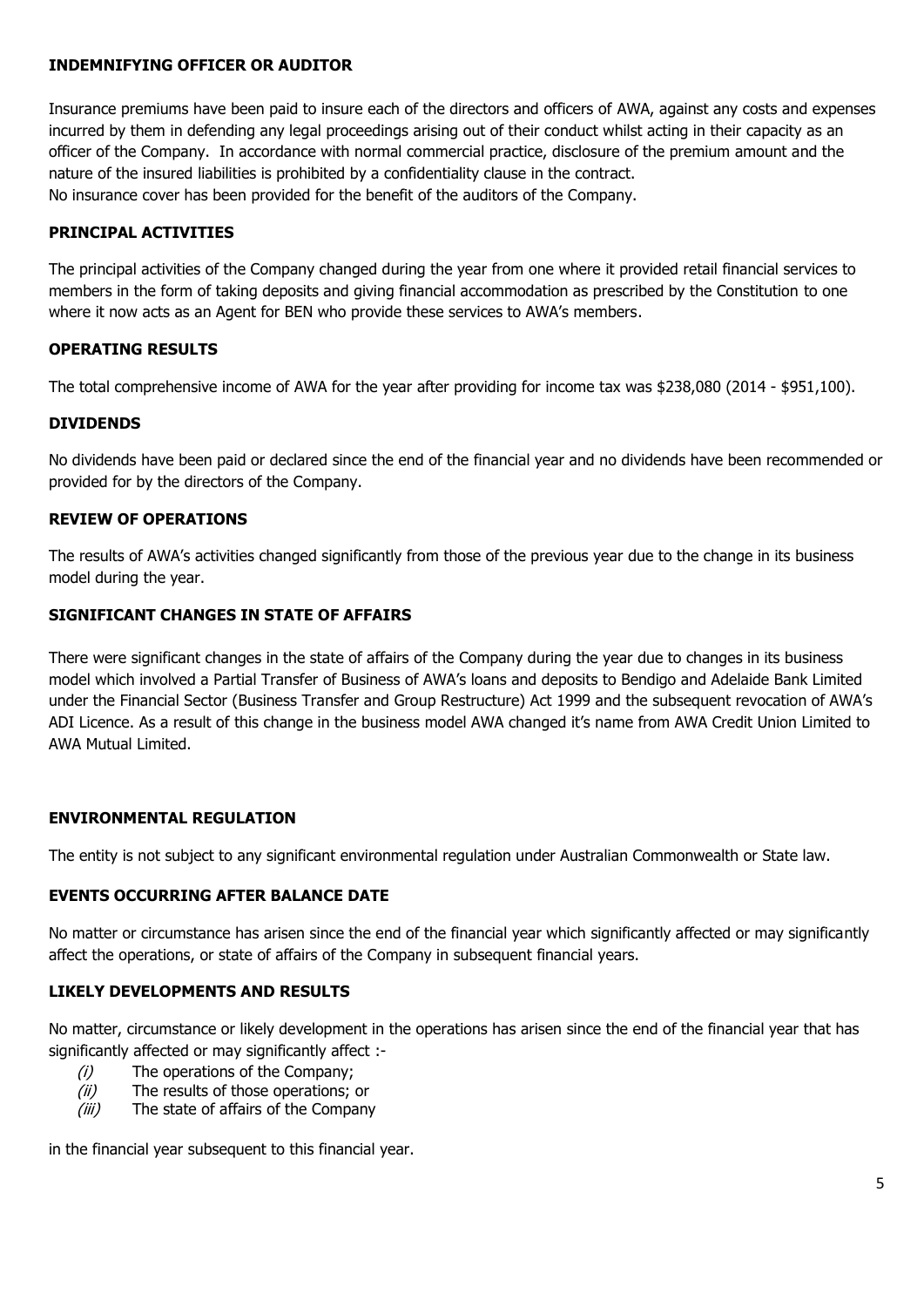## **AUDITORS' INDEPENDENCE**

The auditors have provided the declaration of independence to the Board as prescribed by the Corporations Act 2001.

This report is made in accordance with a resolution of the Board of Directors and is signed for and on behalf of the directors by :-

 $\overline{\mathcal{L}}$ 

Peter Richardson Christopher Welsh Vice-Chairman Director

Dated: 18 November 2015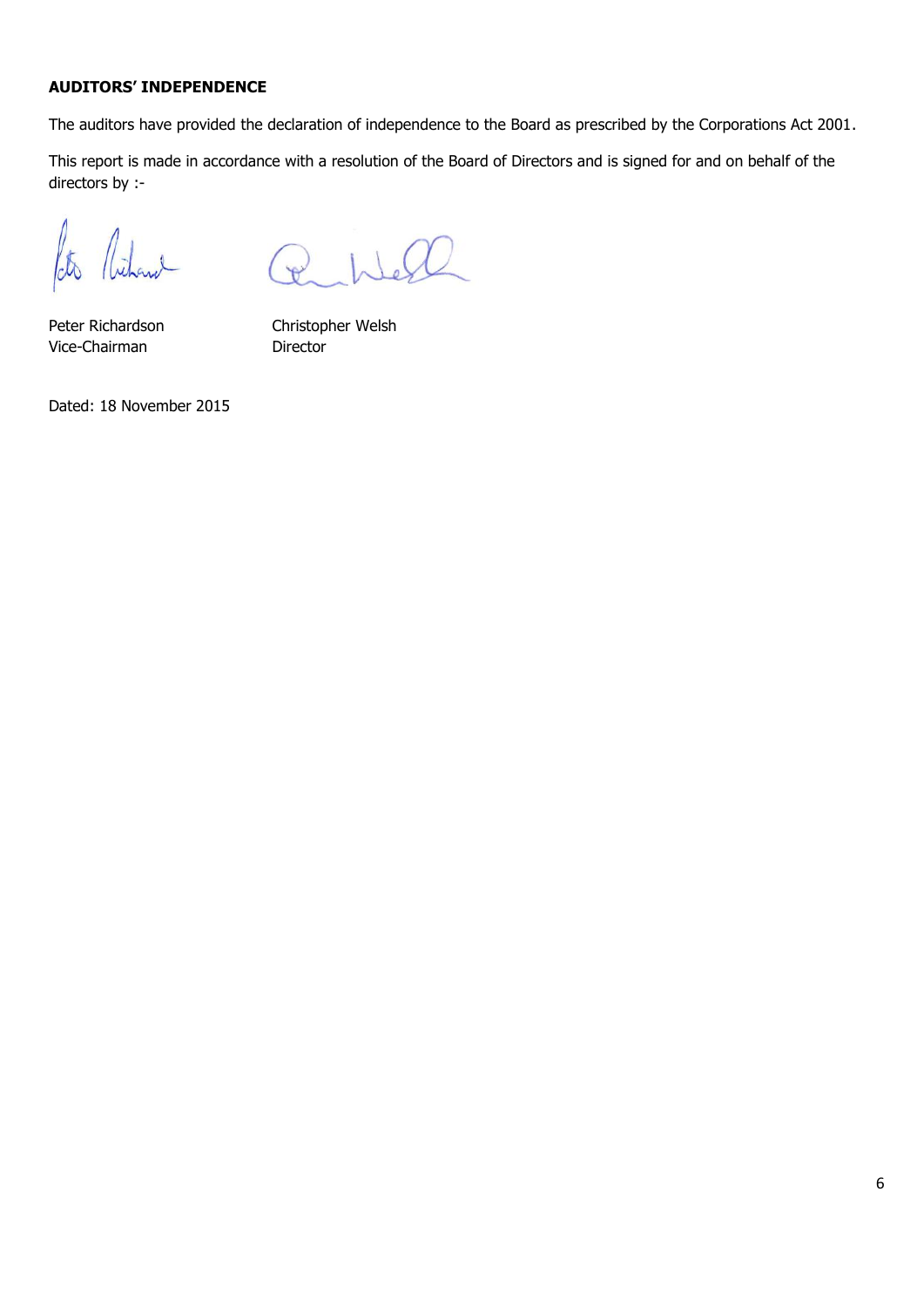

# Auditor Independence Declaration Under S307C of the *Corporations Act 2001* to the Directors of AWA Mutual Limited

I declare that, to the best of my knowledge and belief, during the year ended 30 June 2015 there have been:

- 1) No contraventions of the auditor independence requirements as set out in the *Corporations Act 2001* in relation to the audit; and
- 2) No contraventions of any applicable code of professional conduct in relation to the audit.

Creme Horwarth Melbourne

**CROWE HORWATH MELBOURNE** 

and prolag

**DAVID MUNDAY Partner** 

 **Melbourne, Victoria 18 November 2015**

*Crowe Horwath Melbourne is a member of Crowe Horwath International, a Swiss verein. Each member of Crowe Horwath is a separate and independent legal entity. Liability limited by a scheme approved under Professional Standards Legislation other than for the acts or omission of financial services licensees.*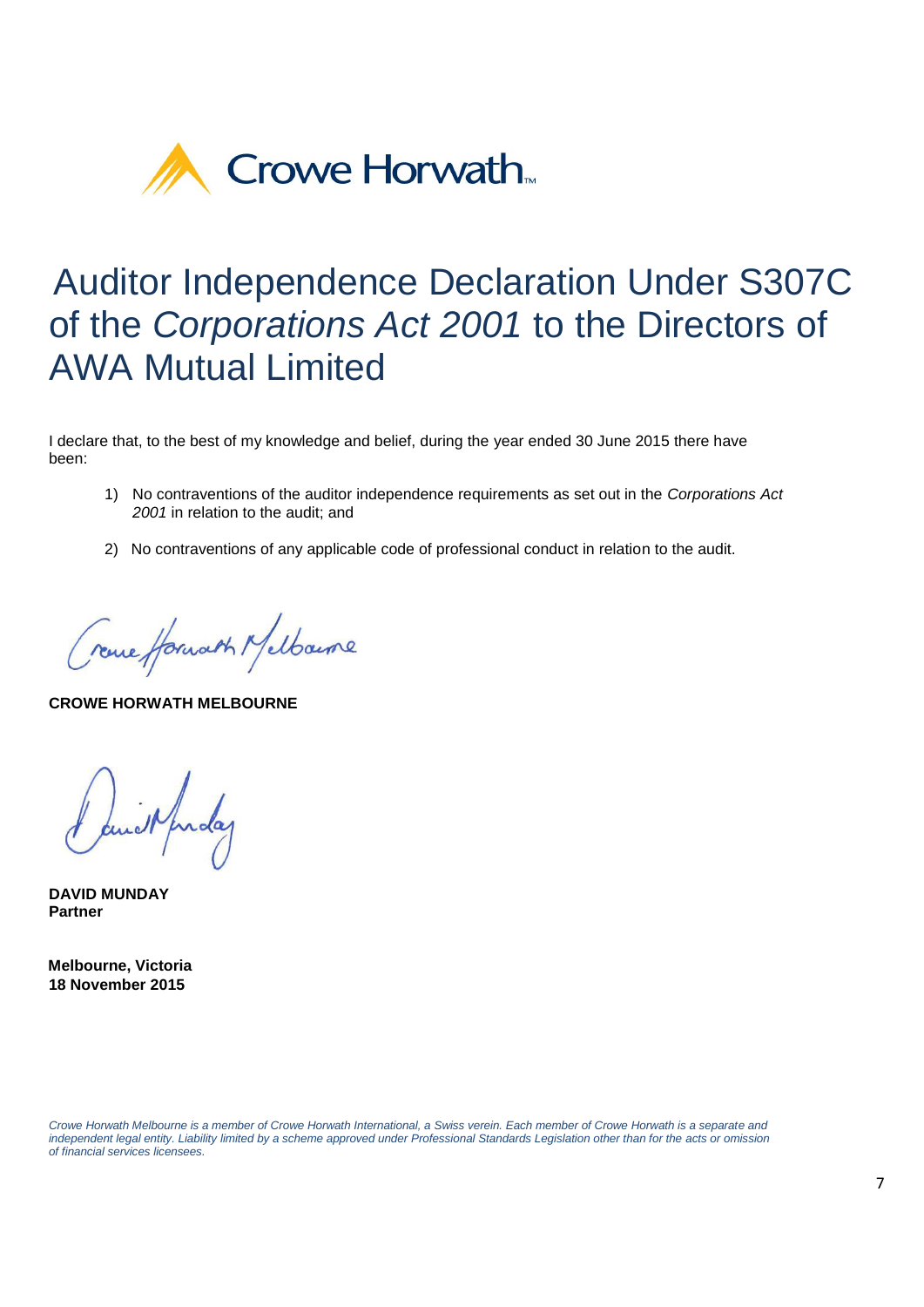

# Independent Auditor's Report to the Members of AWA Mutual Limited

## Report on the financial report

We have audited the accompanying financial report of AWA Mutual Limited, which comprises the statement of financial position as at 30 June 2015, the statement of comprehensive income, the statement of changes in equity and the statement of cash flows for the year then ended, notes comprising a summary of significant accounting policies and other explanatory information, and the directors' declaration.

## Directors' responsibility for the financial report

The directors of the company are responsible for the preparation of the financial report that gives a true and fair view in accordance with Australian Accounting Standards – *Reduced Disclosure Requirements* and the *Corporations Act 2001*  and for such internal control as the directors determine is necessary to enable the preparation of a financial report that is free from material misstatement, whether due to fraud or error.

## Auditor's responsibility

Our responsibility is to express an opinion on the financial report based on our audit. We conducted our audit in accordance with Australian Auditing Standards. These standards require that we comply with relevant ethical requirements relating to audit engagements and plan and perform the audit to obtain reasonable assurance about whether the financial report is free from material misstatement.

An audit involves performing procedures to obtain audit evidence about the amounts and disclosures in the financial report. The procedures selected depend on the auditor's judgment, including the assessment of the risks of material misstatement of the financial report, whether due to fraud or error. In making those risk assessments, the auditor considers internal control relevant to the company's preparation and fair presentation of the financial report in order to design audit procedures that are appropriate in the circumstances, but not for the purpose of expressing an opinion on the effectiveness of the entity's internal control. An audit also includes evaluating the appropriateness of accounting policies used and the reasonableness of accounting estimates made by the directors, as well as evaluating the overall presentation of the financial report.

We believe that the audit evidence we have obtained is sufficient and appropriate to provide a basis for our audit opinion.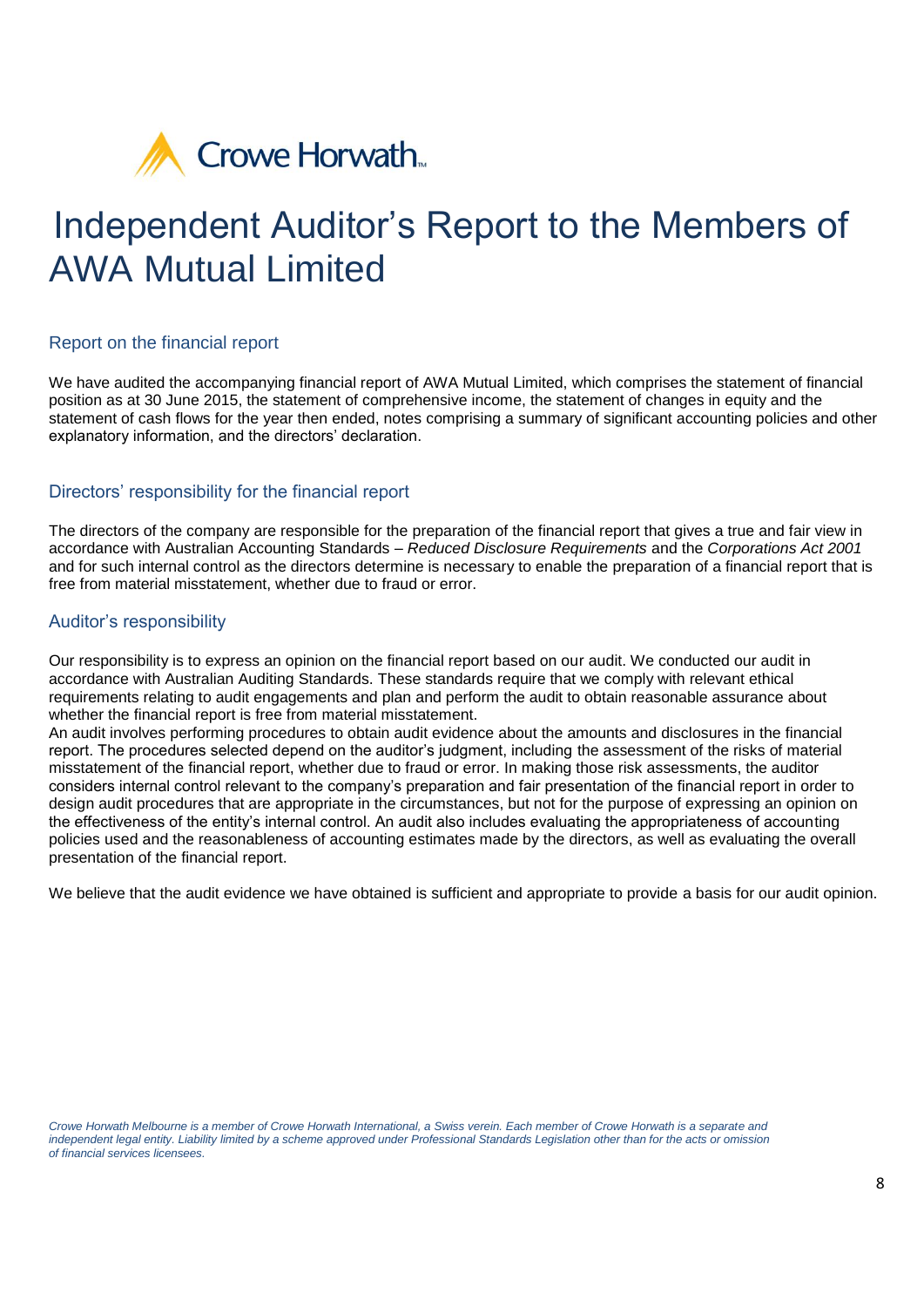

## Independence

In conducting our audit, we have complied with the independence requirements of the *Corporations Act 2001*.

### Auditor's opinion

In our opinion the financial report of AWA Mutual Limited is in accordance with the *Corporations Act 2001*, including

a) giving a true and fair view of the company's financial position as at 30 June 2015 and of its performance for the year ended on that date; and

b) complying with Australian Accounting Standards – *Reduced Disclosure Requirements* (including Australian Accounting Interpretations) and the *Corporations Regulations 2001*.

reme forwart Melbourne

**CROWE HORWATH MELBOURNE**

and prolag

**DAVID MUNDAY Partner** 

**Melbourne, Victoria 18 November 2015**

The relationship you can count on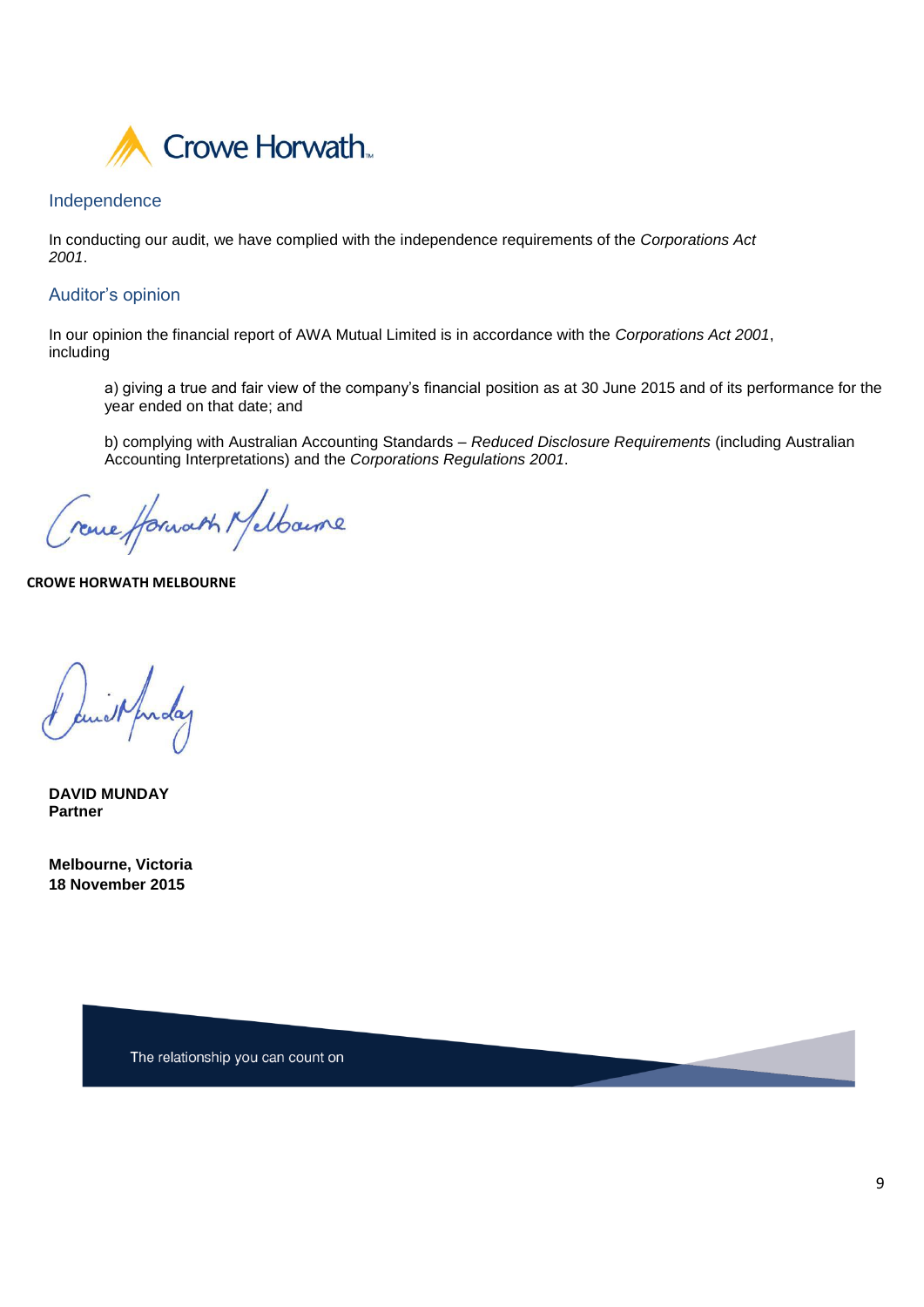## STATEMENT OF COMPREHENSIVE INCOME

### **For the year ended 30 June 2015**

|                                                                                   | <b>Notes</b> | 2015   | 2014   |
|-----------------------------------------------------------------------------------|--------------|--------|--------|
|                                                                                   |              | \$'000 | \$′000 |
| <b>CONTINUING OPERATIONS</b>                                                      |              |        |        |
| Revenue                                                                           | 3            | 997    |        |
| Net gain on sale of available for sale equity investments                         |              | 28     |        |
| <b>Financing Costs</b>                                                            |              | (54)   |        |
| Employee benefits expense                                                         |              | (407)  |        |
| Occupancy and related costs                                                       |              | (72)   |        |
| Computer system costs                                                             |              | (143)  |        |
| Depreciation and amortisation expense                                             | 4            | (52)   |        |
| General administration expense                                                    |              | (466)  |        |
| Profit from continuing operations before income tax<br>expense                    |              | (169)  |        |
| Income tax (expense) / benefit                                                    | 5            | (18)   |        |
| Net profit/(loss) from continuing operations after tax<br>attributable to Members |              | (187)  |        |
| <b>DISCONTINUED OPERATIONS</b>                                                    |              |        |        |
| (Loss) / Profit after tax for the year from discontinued<br>operations            | 6            | 425    | 951    |
| Total comprehensive income attributable to Members                                |              | 238    | 951    |

The above Statement of Comprehensive Income should be read in conjunction with the accompanying notes.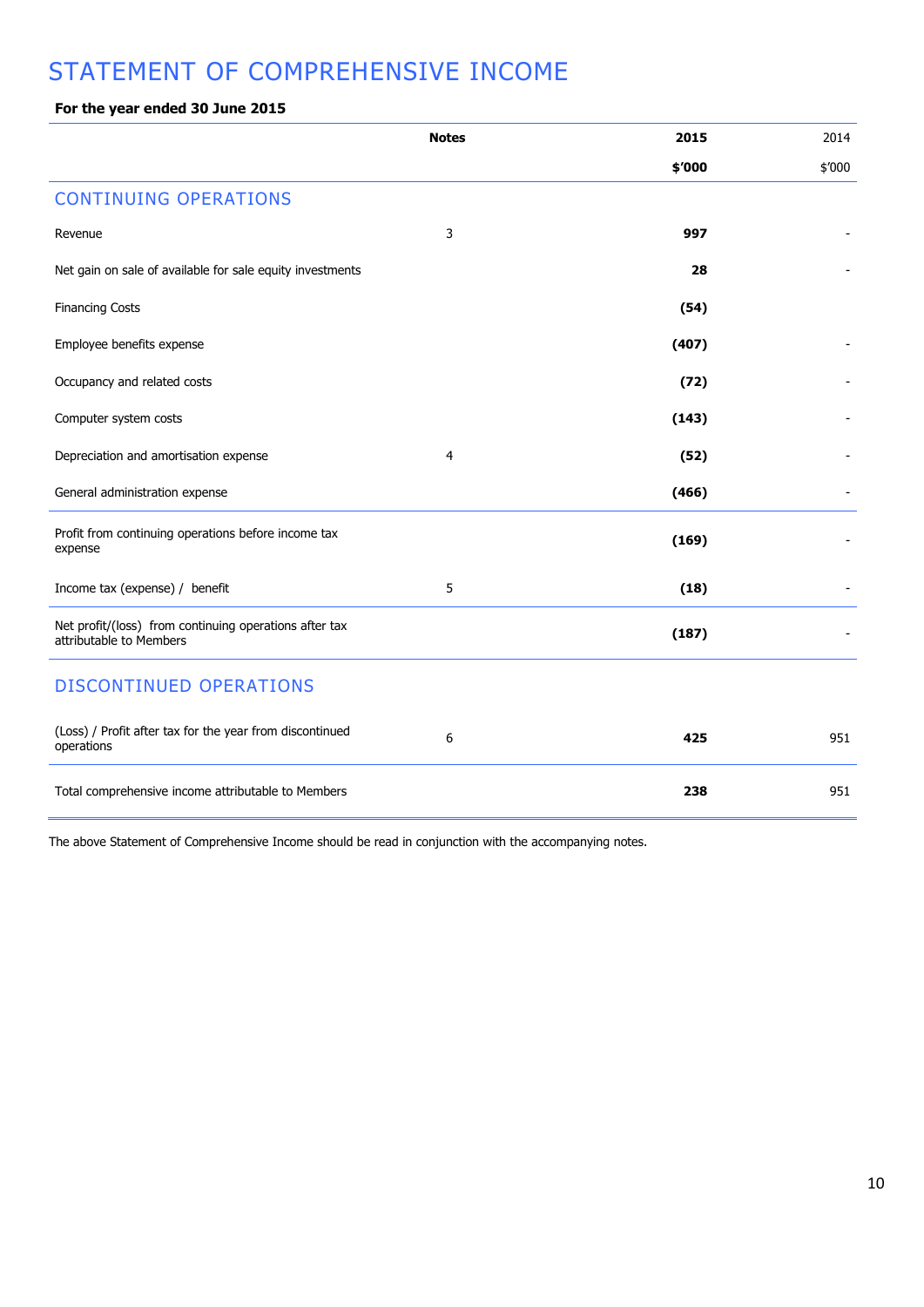## STATEMENT OF FINANCIAL POSITION

### **For the year ended 30 June 2015**

|                                         | <b>Notes</b>   | 2015   | 2014    |
|-----------------------------------------|----------------|--------|---------|
|                                         |                | \$'000 | \$'000  |
| Cash and cash equivalents               | $\overline{7}$ | 11,129 | 675     |
| Receivables from financial institutions | 8              |        | 24,454  |
| Trade receivables                       | 9              | 411    | 423     |
| Income tax receivable                   | 10             | 133    |         |
| Loans and advances                      | 11             |        | 105,524 |
| Prepayments                             |                | 10     | 18      |
| Available-for-sale equity investments   | 12             | 136    | 142     |
| Plant and equipment                     | 13             | 646    | 160     |
| Intangibles                             | 14             | 42     | 24      |
| Deferred tax assets                     | 5              | 195    | 269     |
| <b>TOTAL ASSETS</b>                     |                | 12,702 | 131,689 |
| <b>LIABILITIES</b>                      |                |        |         |
| Deposits and borrowings                 | 15             |        | 116,594 |
| Member withdrawable shares              |                | 42     | 46      |
| Trade and other payables                | 16             | 271    | 1,128   |
| <b>Taxation liability</b>               |                |        | 182     |
| Employee benefits                       | 17             | 582    | 570     |
| <b>TOTAL LIABILITIES</b>                |                | 895    | 118,520 |
| <b>NET ASSETS</b>                       |                | 11,807 | 13,169  |
| <b>MEMBERS' EQUITY</b>                  |                |        |         |
| Reserves                                |                | 11,750 | 11,200  |
| General Reserve for Credit Losses       |                |        | 317     |
| Subordinated debt                       |                |        | 1,600   |
| Capital Reserve Account                 |                | 57     | 52      |
| <b>TOTAL MEMBERS' EQUITY</b>            |                | 11,807 | 13,169  |

The above Statement of Financial Position should be read in conjunction with the accompanying notes.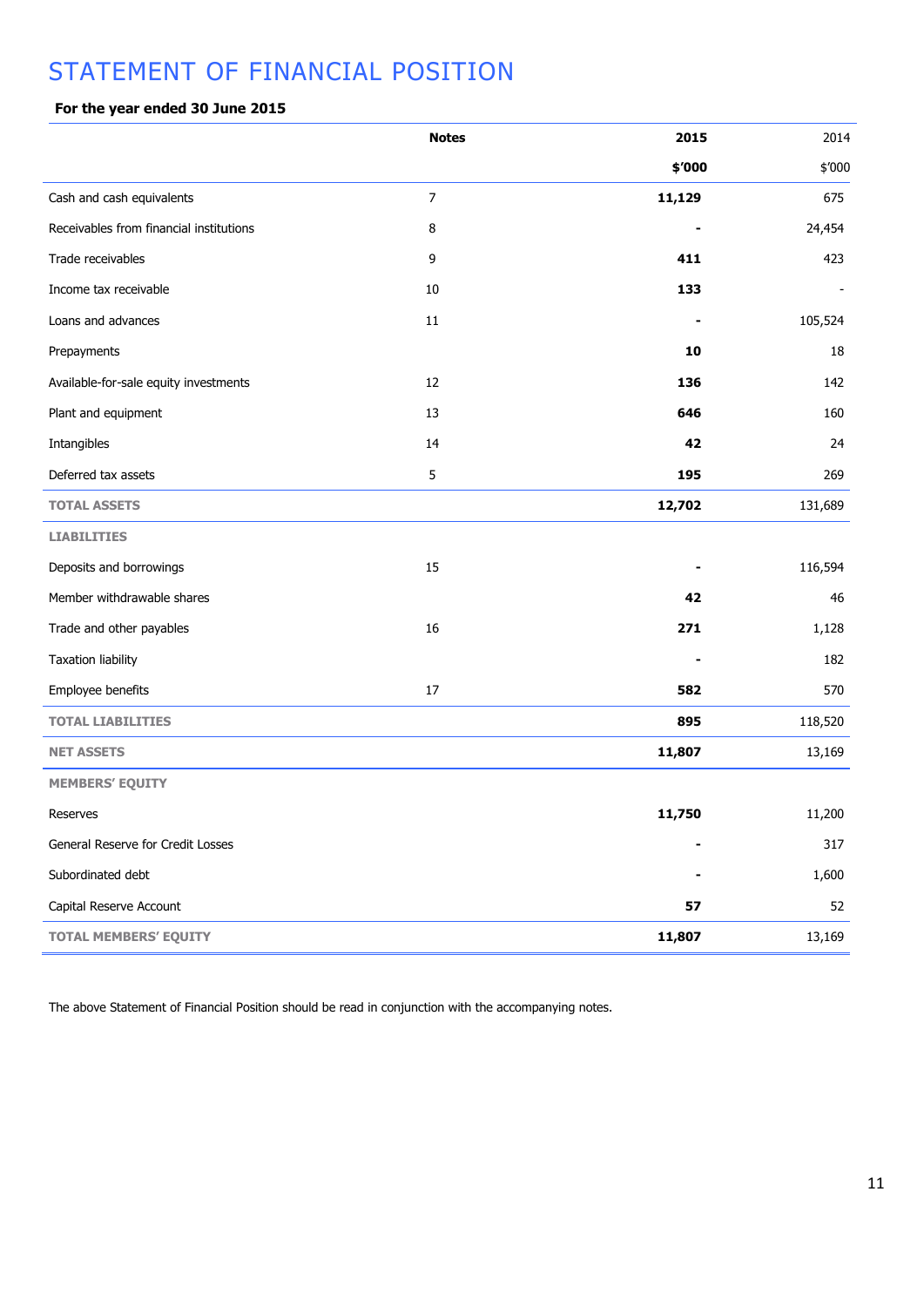# STATEMENT OF CHANGES IN EQUITY

## **For the year ended 30 June 2015**

|                                                                    | <b>Capital</b><br><b>Reserve</b><br><b>Account</b> | General<br><b>Reserve for</b><br><b>Credit Losses</b> | <b>Reserves</b> | Sub-debt | <b>Total</b> |
|--------------------------------------------------------------------|----------------------------------------------------|-------------------------------------------------------|-----------------|----------|--------------|
|                                                                    | \$'000                                             | \$'000                                                | \$'000          | \$'000   | \$'000       |
| Opening - 1 July 2013                                              | 47                                                 | 281                                                   | 10,290          | 1,600    | 12,218       |
| Profit for the year                                                |                                                    |                                                       | 951             |          | 951          |
| Transfer to/(from) general<br>reserve for credit losses in<br>year |                                                    | 36                                                    | (36)            |          |              |
| Transfer to/(from) reserves on<br>redemption of shares             | 5                                                  |                                                       | (5)             |          |              |
| Closing - 30 June 2014                                             | 52                                                 | 317                                                   | 11,200          | 1,600    | 13,169       |
|                                                                    |                                                    |                                                       |                 |          |              |
| Opening - 1 July 2014                                              | 52                                                 | 317                                                   | 11,200          | 1,600    | 13,169       |
| Profit for the year                                                |                                                    |                                                       | 238             |          | 238          |
| Transfer to/(from) general<br>reserve for credit losses in<br>year |                                                    | 24                                                    | (24)            |          |              |
| Transfer to/(from) reserves on<br>transfer of business             |                                                    | (341)                                                 | 341             |          |              |
| Transfer to/(from) reserves on<br>redemption of shares             | 5                                                  |                                                       | (5)             |          |              |
| Repayment of Sub-debt on<br>maturity                               |                                                    |                                                       |                 | (1,600)  | (1,600)      |
| Closing $-30$ June 2015                                            | 57                                                 |                                                       | 11,750          |          | 11,807       |

The above Statement of Changes in Equity should be read in conjunction with the accompanying notes.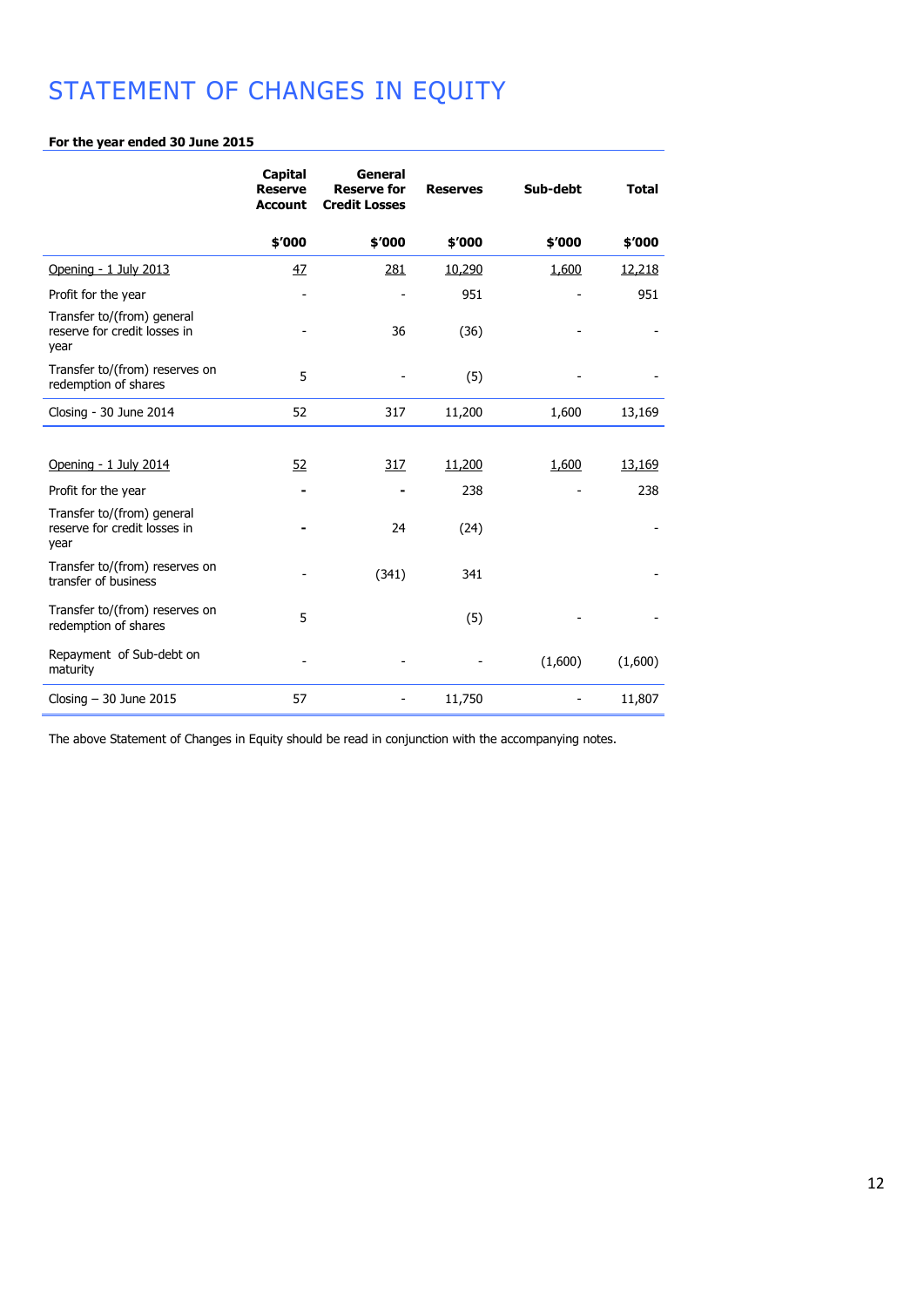## STATEMENT OF CASH FLOWS

| For the year ended 30 June 2015<br><b>Notes</b>    | 2015      | 2014      |
|----------------------------------------------------|-----------|-----------|
|                                                    | \$′000    | \$'000    |
| <b>CASH FLOWS FROM OPERATING ACTIVITIES</b>        |           |           |
| Interest received                                  | 4,718     | 6,322     |
| Interest paid                                      | (3, 335)  | (3,760)   |
| Fees and commissions received                      | 1,662     | 1,786     |
| Payments to suppliers and employees                | (3, 565)  | (3,054)   |
| Dividends received                                 | 19        | 29        |
| Income tax paid                                    | (441)     | (409)     |
| Other Income                                       | 94        | 40        |
| Net cash flows from/(used in) operating activities | (848)     | 954       |
| <b>CASH FLOWS FROM INVESTING ACTIVITES</b>         |           |           |
| Net (increase)/decrease in investments             | 24,460    | 604       |
| Net (increase) / decrease in loans to Members      | (8, 131)  | (11, 794) |
| Net increase / (decrease) in deposits from Members | 9,773     | 10,538    |
| Net cash flow from partial transfer of business    | 14,988    |           |
| Payments for property, plant and equipment         | (655)     | (6)       |
| Payments for intangible assets                     | (41)      | (9)       |
| Net cash flows from/(used in) investing activities | 40,394    | (667)     |
| <b>CASH FLOWS FROM FINANCING ACTIVITIES</b>        |           |           |
| Wholesale borrowings - Increase/(Decrease)         | (27, 492) |           |
| Subordinated Debt - Increase/(Decrease)            | (1,600)   |           |
| Net cash flows used in financing activities        | (29, 092) |           |
|                                                    |           |           |
| Net cash increase/(decrease)                       | 10,454    | 287       |
| Cash at beginning of year                          | 675       | 388       |
| <b>CLOSING CASH AT 30 JUNE 2015</b><br>18          | 11,129    | 675       |

The above Statement of Cash Flows should be read in conjunction with the accompanying notes.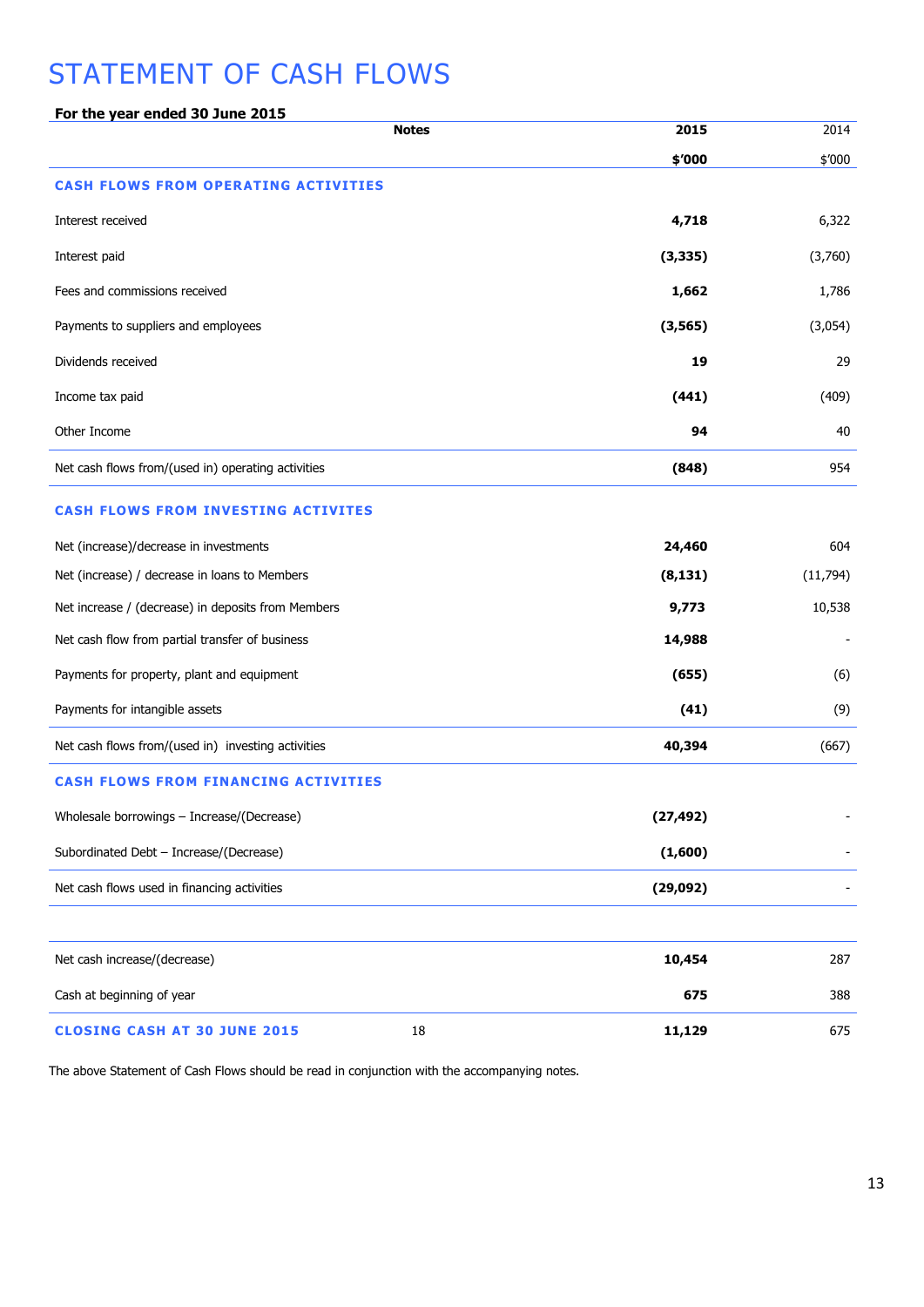### **1. CORPORATE INFORMATION**

AWA is a company incorporated and domiciled in Australia. The Members are the owners of the company.

AWA is a for-profit entity and the nature of the operations and principal activities of AWA are described in the Directors' Report.

The registered office is at 49-51 Malop Street, Geelong, VIC.

On the 28 February 2015 AWA conducted a partial transfer of business where members' loans and deposits were transferred to Bendigo and Adelaide Bank Ltd (BEN) and a balancing cash amount was received by AWA. As a result of this partial transfer of business AWA is no longer an Authorised Deposit-taking Institution (ADI) and as such in not entitled to use "Credit Union" as part of the entity name. The entity does remain a mutual organisation but has changed it's name from AWA Credit Union Limited to AWA Mutual Limited.

The financial report of AWA for the year ended 30 June 2015 was authorised for issuance in accordance with a resolution of the Board of Directors on 18 November 2015.

### **2. SUMMARY OF SIGNIFICANT ACCOUNTING POLICIES**

#### (a) Basis of Preparation

The general purpose financial report has been prepared in accordance with the requirements of the Corporations Act 2001, Australian Accounting Standards – Reduced Disclosure Requirements and other mandatory professional reporting requirements. The financial report has also been prepared on an historical cost basis.

On 28 February 2015 AWA ceased to be an ADI regulated by the Australian Prudential Regulation Authority (APRA) and as such, specific disclosure requirements for ADI's are no longer applicable to AWA.

The accounting policies adopted are consistent with industry standards.

The Statement of Financial Position is presented on a liquidity basis. Assets and liabilities are presented in decreasing order of liquidity and are not distinguished between current and non-current. Additional information regarding this is included in the relevant notes.

The financial report is presented in Australian Dollars and all values are rounded to the nearest thousand dollars (\$'000), unless otherwise stated, under the option available to AWA under ASIC class order 98/100.

#### (b) Statement of Compliance

AWA has adopted AASB 1053 Application of Tiers of Australian Accounting Standards and AASB 2010-2 Amendments to Australian Accounting Standards arising from Reduced Disclosure Requirements for the financial year commencing 1 July 2014.

AWA is a for-profit, private sector entity which is not publically accountable. Therefore the financial statements are tier 2 general purpose financial statements which have been prepared in accordance with Australian Accounting Standards – Reduced Disclosure Requirements (AASB – RDR's) (including Australian Interpretations) adopted by the Australian Accounting Standards Board (AASB) and the Corporations Act 2001.

The adoption of AASB 1053 and AASB 2010-2 allow AWA to remove a number of disclosures. There were no other impacts on the current or prior year financial statements.

#### (c) Changes in Accounting Policy and Disclosure

The accounting policies adopted are consistent with those of the previous financial year except for the adoption of AASB 1053 Application of Tiers of Australian Accounting Standards and AASB 2010-2 Amendments to Australian Accounting Standards arising from Reduced Disclosure Requirements which has allowed AWA to remove a number of disclosures.

#### Discontinued Operations

On 28 February 2015 AWA conducted a partial transfer of business and ceased to be an ADI and as such the disclosure requirements of AASB 5 Noncurrent Assets held for Sale and Discontinued Operations have been adopted for these financial statements. All items of income and expense for the period 1 July 2014 to 28 February 2015 and for the prior year, have been classified as discontinued operations. All income and expense items for the period 1 March 2015 to 30 June 2015 have been classified as continuing operations.

#### (d) Cash and Cash Equivalents

Cash and cash equivalents in the Statement of Financial Position comprise cash at bank and in hand. For the purposes of the Statement of Cash Flows, cash and cash equivalents consists of cash on hand and in banks, and money market investments readily convertible to cash within 2 working days, net of outstanding bank overdrafts.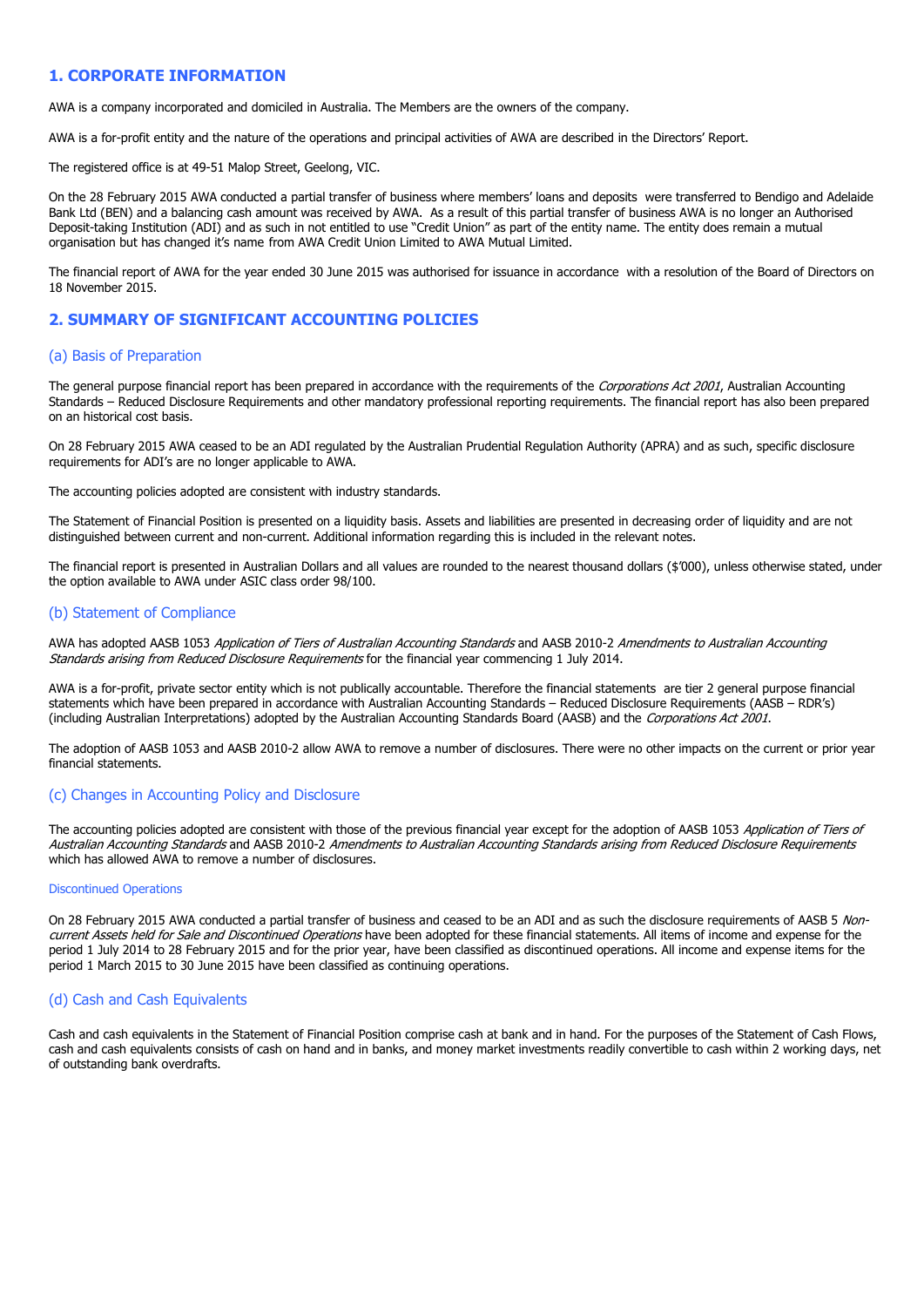## **2. SUMMARY OF SIGNIFICANT ACCOUNTING POLICIES (CONT)**

#### (e) Investments

Investments are financial assets and are classified as loans and receivables, held-to-maturity investments, or available-for-sale equity investments, as appropriate. AWA determines the classification of financial assets at initial recognition and, when appropriate, re-evaluates the classification at the end of each year.

AWA does not run a trading book with the intention to profit from trading on the money market. Consequently, it does not classify debt instruments as financial assets at fair value through profit or loss.

#### Loans and receivables

Loans and receivables are non-derivative financial assets with fixed or determinable payments that are not quoted in an active market. After initial measurement, such financial assets are subsequently measured at amortised cost using the effective interest method (EIR), less impairment. Amortised cost is calculated by taking into account any discount or premium on acquisition and fees or costs that are an integral part of the EIR. Interest is accrued on a monthly basis and recognised when earned. The EIR amortisation is included in interest income in the Statement of Comprehensive Income. The losses arising from impairment are recognised in the income statement in impairment losses.

#### Held-to-maturity investments

Held-to-maturity investments are non-derivative financial assets with fixed or determinable payments and fixed maturities and are classified as held to maturity when AWA has the positive intention and ability to hold them to maturity. After initial measurement, held-to-maturity investments are measured at amortised cost using the EIR, less impairment. Amortised cost is calculated by taking into account any discount or premium on acquisition and fees or costs that are an integral part of the EIR. Interest is accrued on a monthly basis and recognised when earned. The EIR amortisation is included in interest income in the Statement of Comprehensive Income. The losses arising from impairment are recognised in the income statement in impairment losses.

#### Available-for-sale equity investments

Available-for-sale equity investments are non-derivative financial assets that are either designated as such or that are not classified in any of the other categories. They comprise investments in the equity of other entities where there is neither a fixed maturity nor fixed or determinable payments.

The equity investment in Cuscal Limited is measured at cost less any impairment charges, as its fair value cannot currently be estimated reliably. Impairment charges are recognised in profit or loss.

Gains and losses on these assets are recognised in other comprehensive income and reported within the AFS reserve within equity, except for impairment losses, which are recognised in profit or loss. When the asset is disposed of or is determined to be impaired, the cumulative gain or loss recognised in other comprehensive income is reclassified from the equity reserve to profit or loss, and presented as reclassification adjustments within other comprehensive income. Interest calculated using the effective interest method and dividends are recognised in profit or loss within 'Revenue'.

### (f) Loans and Advances

Loans and advances are financial assets with fixed and determinable payments that are not quoted in an active market. These assets, including loans to key management personnel, are carried at amortised cost using the effective interest method, less allowance for impairment. Amortised cost is calculated by taking into account any discount or premium on acquisition and fees and costs that are an integral part of the effective interest rate.

The loan interest is calculated on the daily balance outstanding and is charged in arrears to a Member's account monthly.

#### (g) Plant and Equipment

Plant and equipment is stated at cost less, where applicable, accumulated depreciation and any accumulated impairment losses. Where lease agreements include a requirement to restore the site to its original condition, an estimate of those costs is included in leasehold improvements and depreciated over the lease term.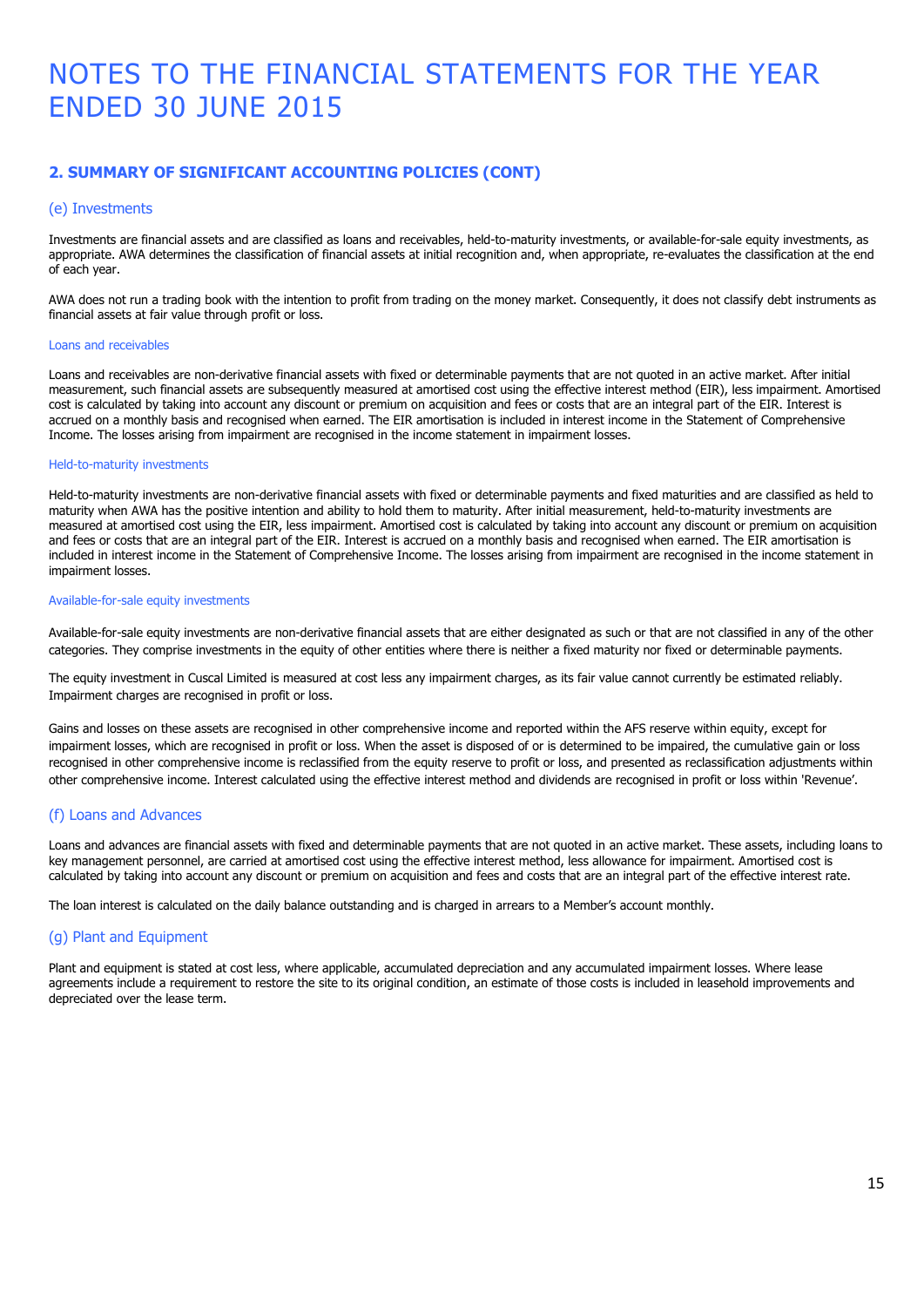## **2. SUMMARY OF SIGNIFICANT ACCOUNTING POLICIES (CONT)**

### (g) Plant and Equipment (cont)

Major depreciation periods are:

#### Depreciation

Depreciation is provided on a straight-line basis on all property, plant and equipment.

|                |                                | 2015    |
|----------------|--------------------------------|---------|
|                |                                |         |
| $\blacksquare$ | Leasehold Improvements         | 7 years |
| $\blacksquare$ | Office Furniture and Equipment | 7 years |
| $\blacksquare$ | Motor Vehicles                 | 5 years |
| $\blacksquare$ | Computer Hardware              | 4 years |

#### Impairment

The carrying values of plant and equipment is reviewed for impairment at each reporting date, with the recoverable amount being estimated when events or changes in circumstances indicate that the carrying value may be impaired. The recoverable amount of plant and equipment is the higher of fair value less costs to sell and value in use. In assessing value in use, the estimated future cash flows are discounted to their present value using a pre-tax discount rate that reflects current market assessments of the time value of money and the risks specific to the asset.

For an asset that does not generate largely independent cash inflows, the recoverable amount is determined for the cash-generating unit to which the asset belongs, unless the asset's value in use can be estimated to be close to its fair value. Impairment exists when the carrying value of an asset or cash-generating unit exceeds its estimated recoverable amount. The asset or cash-generating unit is then written down to its recoverable amount.

For plant and equipment, impairment losses are recognised in the Statement of Comprehensive Income.

#### (h) Intangible Assets

Intangible assets are initially recognised at cost and following initial recognition, at cost less any accumulated amortisation and any accumulated impairment losses. Intangible assets include the value of computer software.

Intangible assets are amortised over their useful life on a straight-line basis.

The useful lives of intangible assets are assessed to be either finite or indefinite. Intangible assets with finite lives are amortised over the useful life and assessed for impairment whenever there is an indication that the intangible asset may be impaired. The amortisation period and the amortisation method for an intangible asset with a finite useful life is reviewed at least at each financial year end. Changes in the expected useful life or expected pattern of consumption of future economic benefits embodied in the asset are accounted for by changing the amortisation period or method, as appropriate, which is a change in accounting estimates.

All recognised intangible assets have been assessed as having a finite useful life and the major amortisation periods are:

|                |                   | 2015    |
|----------------|-------------------|---------|
| $\blacksquare$ | Computer software | 3 years |

#### (i) Borrowings

All loans and borrowings are initially recognised at fair value, net of transaction costs incurred. Borrowings are subsequently measured at amortised cost. Any difference between the proceeds (net of transaction costs) and the redemption amount is recognised in the Statement of Comprehensive Income over the period of the loan and borrowings using the effective interest rate method.

Borrowing costs are recognised as an expense when incurred.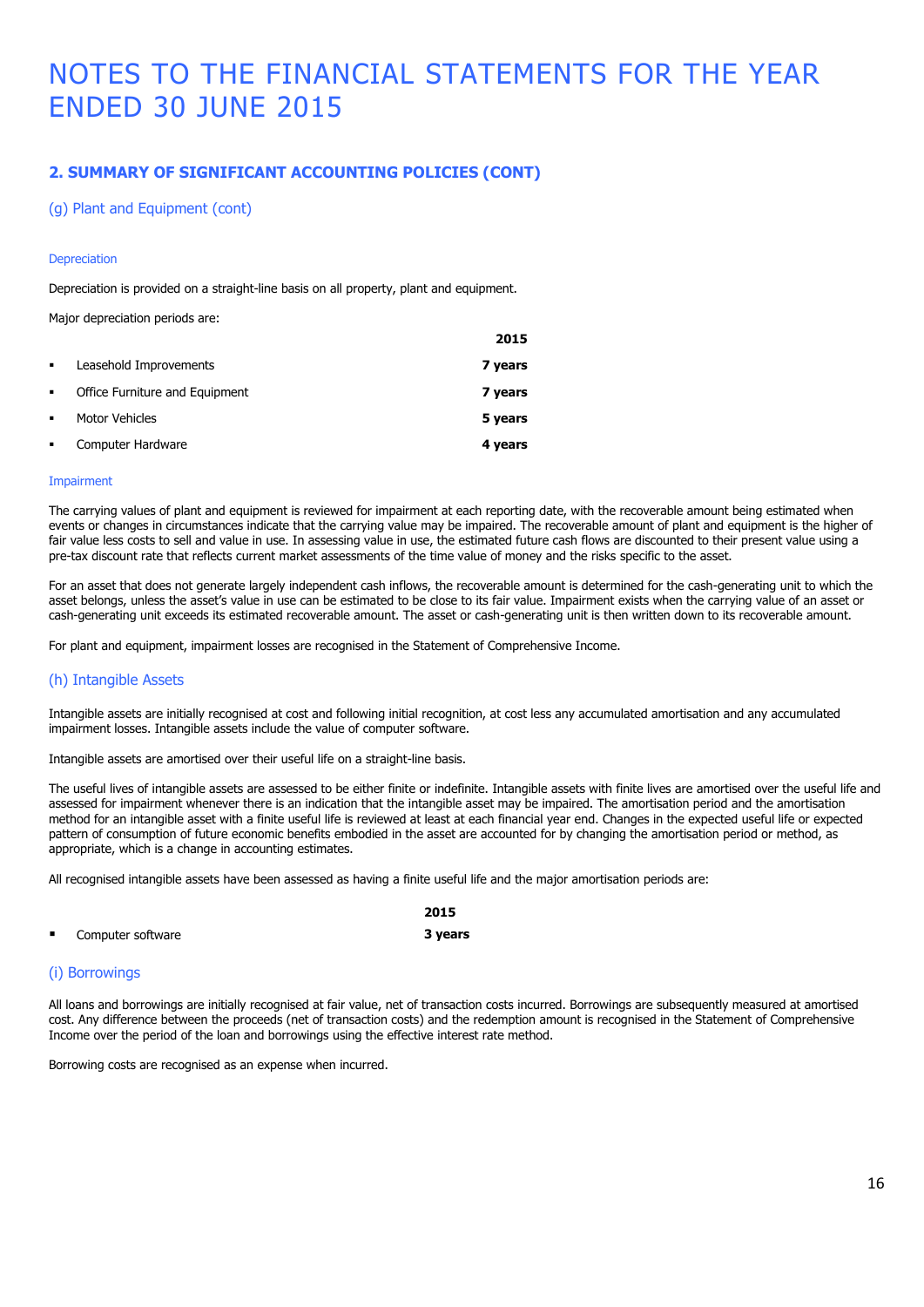## **2. SUMMARY OF SIGNIFICANT ACCOUNTING POLICIES (CONT)**

#### (j) Employee Benefits

#### Wages,Salaries,Annual Leave and Sick Leave

Liabilities for wages and salaries, including non-monetary benefits and annual leave expected to be settled within 12 months of the reporting date are recognised in other payables in respect of employees' services up to the reporting date. They are measured at the amounts expected to be paid when the liabilities are settled. Liabilities for non-accumulating sick leave are recognised when the leave is taken and are measured at the rates paid or payable. Where annual leave liability is expected to be settled over more than one year expected future payments are discounted using market yields at the reporting date on corporate bond rates with terms to maturity that match, as closely as possible, the estimated future cash outflows.

#### Long Service Leave

The liability for long service leave is recognised in the provision for employee benefits and measured at the present value of expected future payments to be made in respect of services provided by employees up to the reporting date using a probability based assessment method. Consideration is given to expected future wage and salary levels, experience of employee departures, and period of service. Expected future payments are discounted using market yields at the reporting date on corporate bond rates with terms to maturity that match, as closely as possible, the estimated future cash outflows.

#### **Superannuation**

Contributions are made by AWA to an employee's superannuation fund and are charged to the Statement of Comprehensive Income as incurred.

#### (k) Trade and Other Payables

Trade payables and other payables are carried at amortised cost and represent liabilities for goods and services provided to AWA prior to the end of the financial year that are unpaid and arise when AWA becomes obligated to make future payments in respect of the purchase of these goods and services. Trade liabilities are normally settled on 30 day terms.

#### (l) Provisions

Provisions are recognised when AWA has a present obligation (legal, equitable or constructive) as a result of a past event, it is probable that an outflow of resources embodying economic benefits will be required to settle the obligation and a reliable estimate can be made of the amount of the obligation.

When AWA expects some or all of a provision to be reimbursed, for example under an insurance contract, the reimbursement is recognised as a separate asset but only when the reimbursement is virtually certain. The expense relating to any provision is presented in the Statement of Comprehensive Income net of any reimbursement.

If the effect of time value of money is material, provisions are discounted using a current pre-tax rate that reflects the risks specific to the liability.

#### (m) Revenue Recognition

Revenue is recognised to the extent that it is probable that the economic benefits will flow to the entity and the revenue can be reliably measured. The following specific recognition criteria must also be met before revenue is recognised:

#### Fees and Commissions

Loan fees are brought to account as income in the year of receipt. No loan fees were in excess of costs. Fee and commission income is recognised as revenue on an accrual basis.

#### **Interest**

For all financial instruments measured at amortised cost, interest income or expense is recorded in the Statement of Comprehensive Income at the effective rate, which is the rate that exactly discounts estimated future cash payments or receipts through the expected life of the financial instrument or a shorter period where appropriate, to the net carrying amount of the financial asset or financial liability.

#### Dividend Income

Dividend income is recorded in non-interest income when AWA's right to receive the payment is established.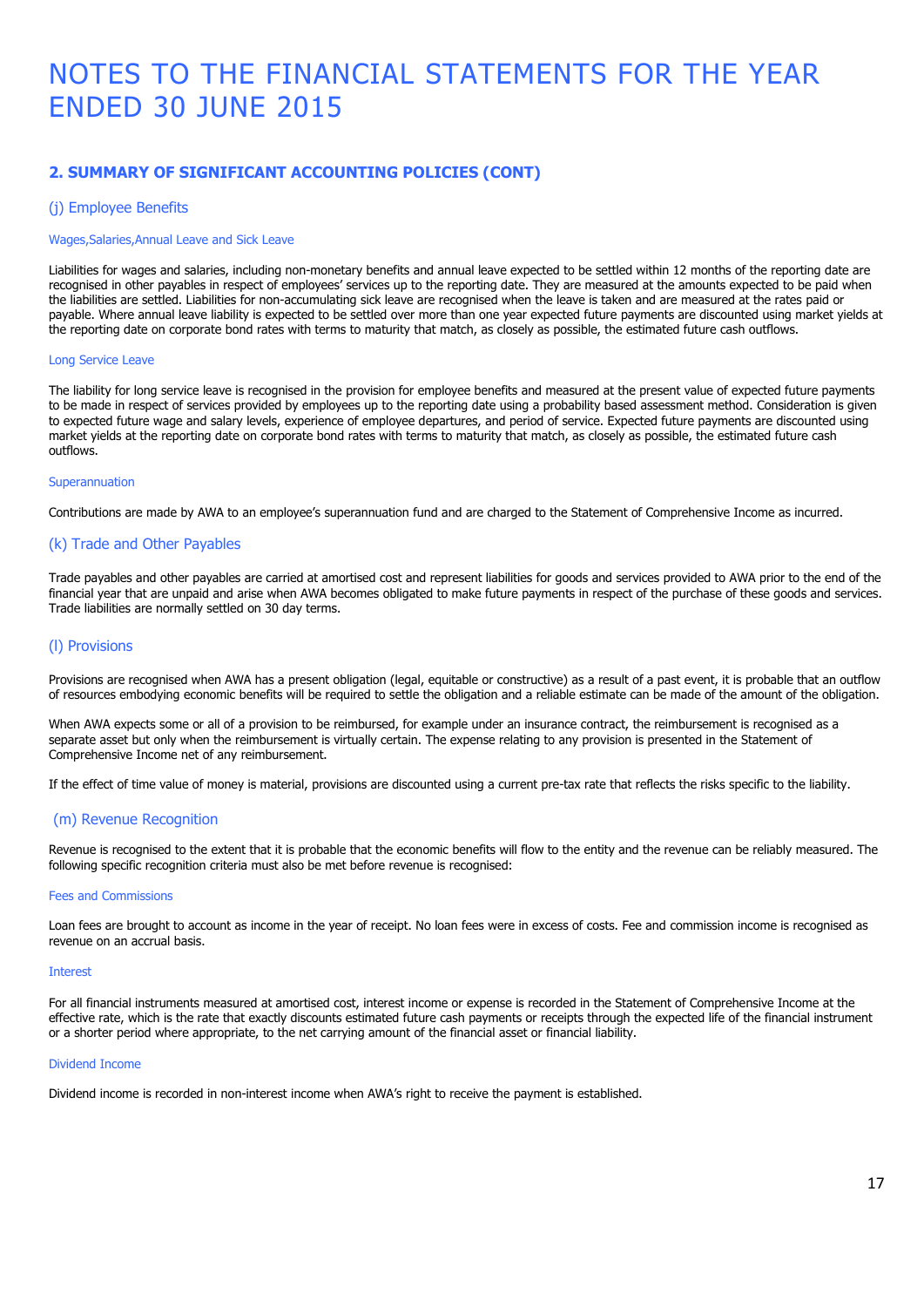## **2. SUMMARY OF SIGNIFICANT ACCOUNTING POLICIES (CONT)**

#### (m) Revenue Recognition (cont)

#### Shared Margin Revenue

The relationship agreement held by AWA with BEN provides for a share of interest, fee and commission revenue earned by AWA. Interest margin share is based on a funds transfer methodology which recognises that income is derived from deposits held, and that loans granted incur a funding cost. Fees are based on AWA's current fee schedule and commission revenue is based on the agreements in place with third parties. All margin revenue is recorded as non-interest income when AWA's right to receive the payment is established.

#### (n) Comparative Figures

Where necessary, comparative figures have been adjusted to conform with changes presented in these financial statements.

#### (o) Operating Leases

The determination of whether an arrangement is or contains a lease is based on the substance of the arrangement and requires an assessment of whether the fulfilment of the arrangement is dependent on the use of a specific asset or assets and the arrangement conveys a right to use the asset.

#### (p) Taxes

#### Income Taxes

Current tax assets and liabilities for the current and prior periods are measured at the amount expected to be recovered from or paid to the Australian Taxation Office (ATO). The tax rates and tax laws used to compute the amount are those that are enacted or substantively enacted by the reporting date.

Deferred income tax is provided on all temporary differences at the reporting date between the tax bases of assets and liabilities and their carrying amounts for financial reporting purposes.

Deferred income tax liabilities are recognised for all taxable temporary differences.

Deferred income tax assets are recognised for all deductible temporary differences, carry-forward of unused tax assets and unused tax losses, to the extent that it is probable that taxable profit will be available against which the deductible temporary differences and the carry-forward of unused tax credits and unused tax losses can be utilised.

The carrying amount of deferred income tax assets is reviewed at each reporting date and reduced to the extent that it is no longer probable that sufficient taxable profit will be available to allow all or part of the deferred income tax asset to be utilised.

Unrecognised deferred income tax assets are reassessed at each reporting date and are recognised to the extent that it has become probable that future taxable profit will allow the deferred tax asset to be recovered.

#### Income Taxes (cont)

Deferred income tax assets and liabilities are measured at tax rates that are expected to apply to the year when the asset is realised or the liability is settled, based on tax rates (and tax laws) that have been enacted or subsequently enacted at the reporting date.

Income taxes relating to items recognised directly in equity are recognised in equity and not in profit or loss.

#### Goods and Services Tax (GST)

Revenues, expenses and assets are recognised net of the amount of GST except:

- where the GST incurred on a purchase of goods and services is not recoverable from the ATO, in which case the GST is recognised as part of the cost of acquisition of the asset or as part of the expense item as applicable, and
- receivables and payables are stated with the amount of GST included.

The net amount of GST recoverable from, or payable to, the ATO is included as part of receivables or payables in the Statement of Financial Position.

Cash flows are included in the Statement of Cash Flows on a net basis and the GST component of cash flows arising from investing and financing activities, which is recoverable from, or payable to, the ATO, are classified as operating cash flows.

Commitments and contingencies are disclosed net of the amount of GST recoverable from, or payable to, the ATO.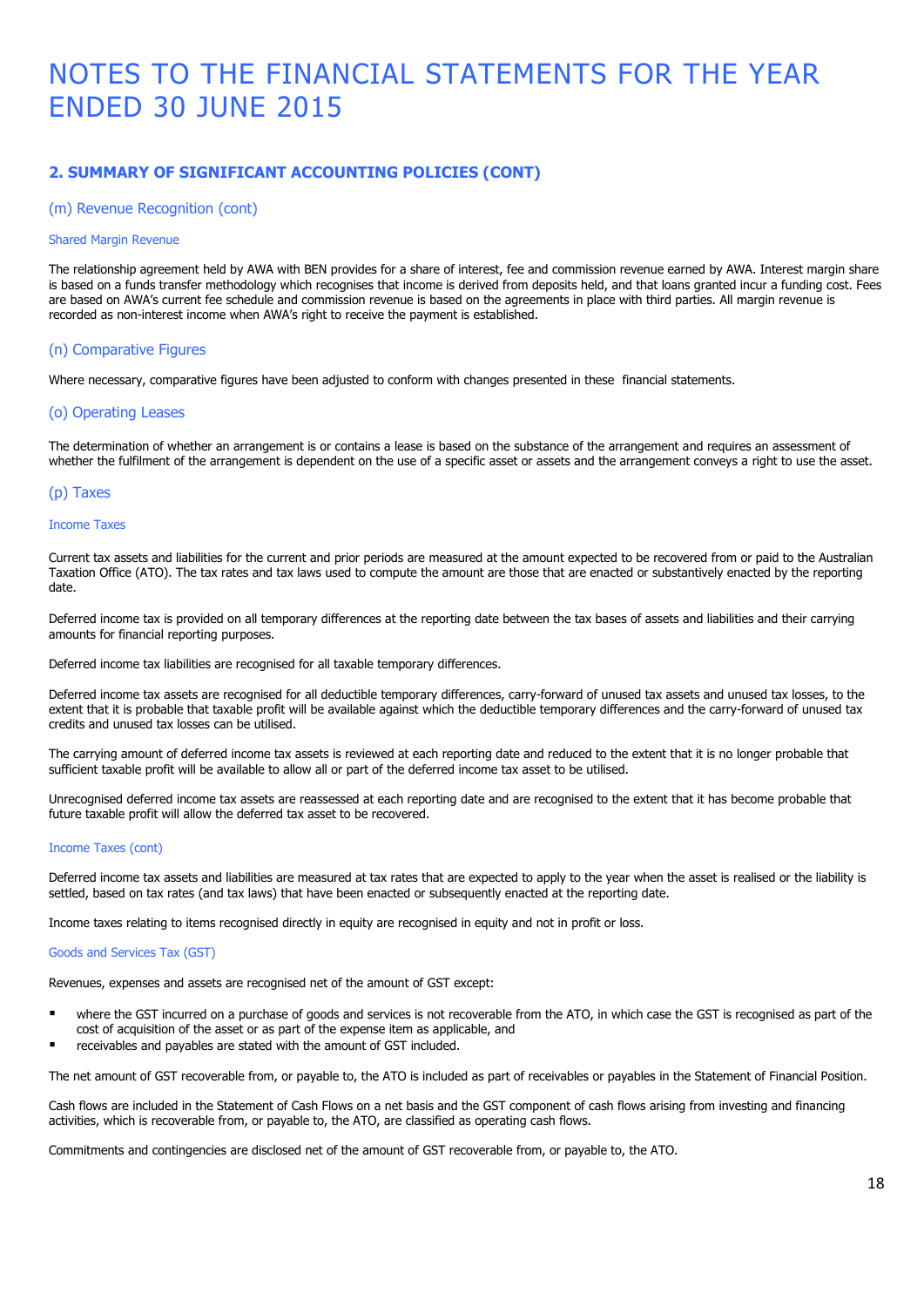## **2. SUMMARY OF SIGNIFICANT ACCOUNTING POLICIES (CONT)**

#### (q) Nature and Purpose of Members' Funds

#### Reserves

Any unappropriated profit/loss from AWA's operations is transferred to/from the Reserves. The Reserves contain amounts of retained profits that have been set aside by the Directors for the purpose of funding future operations of AWA.

#### **Capital**

Under the Corporations Act 2001 redeemable preference shares (Member shares) may only be redeemed out of profits or from a new share issue for the purposes of redemption. The Capital Reserve Account represents the shares redeemed by Members. Member shares for existing and new Members of AWA are shown as liabilities.

#### (r) Derecognition of Financial Assets and Liabilities

#### A financial asset is derecognised where:

- the rights to receive cash flows from the asset have expired, or
- AWA has transferred its rights to receive cash flows from the asset or has assumed an obligation to pay the received cash flows in full without material delay to a third party unless under a 'pass-through' arrangement, and
- either (a) AWA has transferred substantially all the risks and rewards of the asset, or (b) AWA has neither transferred nor retained substantially all the risks and rewards of the asset, but has transferred control of the asset.

A financial liability is derecognised when the obligation under the liability is discharged or cancelled or expires. Where an existing financial liability is replaced by another from the same lender on substantially different terms, or the terms of an existing liability are substantially modified, such an exchange or modification is treated as a derecognition of the original liability, and the difference in the respective carrying amounts is recognised in profit or loss.

#### (s) Significant Accounting Judgements, Estimates, and Assumptions

In the process of applying AWA's accounting policies, management has used its judgement and made estimates in determining the amounts recognised in the financial statements. The most significant use of judgements and estimates are as follows:

#### Classification of and Valuation of Investments

AWA has decided to classify investments in unlisted securities as available-for-sale investments. The fair values of unlisted securities not traded in an active market are recorded at historical cost.

#### Recovery of Deferred Tax Assets

Deferred tax assets are recognised for deductible temporary differences as management considers that it is probable that future taxable profits will be available to utilise those temporary differences.

#### Impairment of Non-Financial Assets

AWA assesses impairment of all assets at each reporting date by evaluating conditions specific to AWA and to the particular asset that may lead to impairment. These include product performance, technology, economic and political environments and future product expectations. If an impairment trigger exists, the recoverable amount of the asset is determined. This involves value in use calculations, which incorporate a number of key estimates and assumptions.

#### Long Service Leave Position

Liability for long service leave is recognised and measured at the present value of the estimated future cash flows to be made in respect of all employees at reporting date. In determining the present value of the liability, attrition rates and pay increases through promotion and inflation have been taken into account.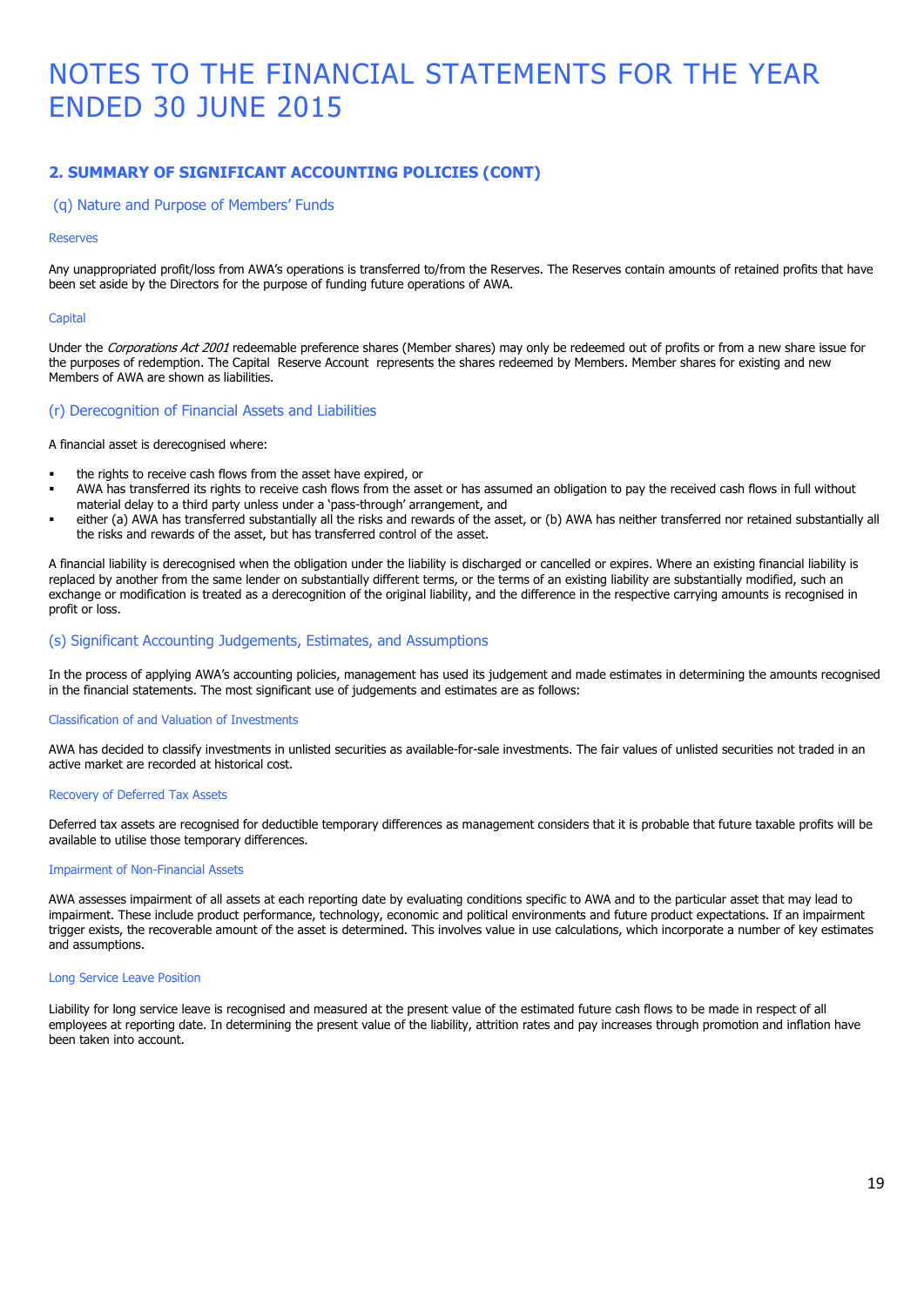## **2. SUMMARY OF SIGNIFICANT ACCOUNTING POLICIES (CONT)**

(s) Significant Accounting Judgements, Estimates, and Assumptions (cont)

#### Estimation of Useful Lives of Assets

The estimation of the useful lives of assets has been based on historical experience as well as manufacturers' warranties (for plant and equipment), lease terms (for leased equipment). In addition, the condition of the assets is assessed at least once per year and considered against the remaining useful life. Adjustments to useful life are made when considered necessary.

Estimates and judgements are continually evaluated and are based on historical experience and other factors, including reasonable expectations of future events. Management believes the estimates used in preparing the financial report are reasonable. Actual results in the future may differ from those reported.

#### (t) New, revised or amending Accounting Standards and Interpretations adopted

The entity has adopted all of the new, revised or amending Accounting Standards and Interpretations issued by the Australian Accounting Standards Board ('AASB') that are mandatory for the current reporting period.

The adoption of these Accounting Standards and Interpretations did not have any significant impact on the financial performance or position of the entity.

The following Accounting Standards and Interpretations are most relevant to the Company:

- AASB 2012-3 Amendments to Australian Accounting Standards Offsetting Financial Assets and Financial Liabilities
- AASB 2013-3 Amendments to AASB 136 Recoverable Amount Disclosures for Non-Financial Assets
- AASB 2014-1 Amendments to Australian Accounting Standards (Part A to C)

Any new, revised or amending Accounting Standards or Interpretations that are not yet mandatory have not been early adopted.

## **3. REVENUE**

|                                          | 2015   | 2014   |
|------------------------------------------|--------|--------|
|                                          | \$′000 | \$′000 |
| Interest on investments                  | 22     | -      |
| Shared margin income                     | 544    | -      |
| Other fee income                         | 431    | -      |
| Total revenue from continuing operations | 997    | -      |

### **4. EXPENSES**

#### **Depreciation**

|                        | 52 |  |
|------------------------|----|--|
| Computer system        | 22 |  |
| Leasehold improvements | 25 |  |
| Plant and equipment    | э  |  |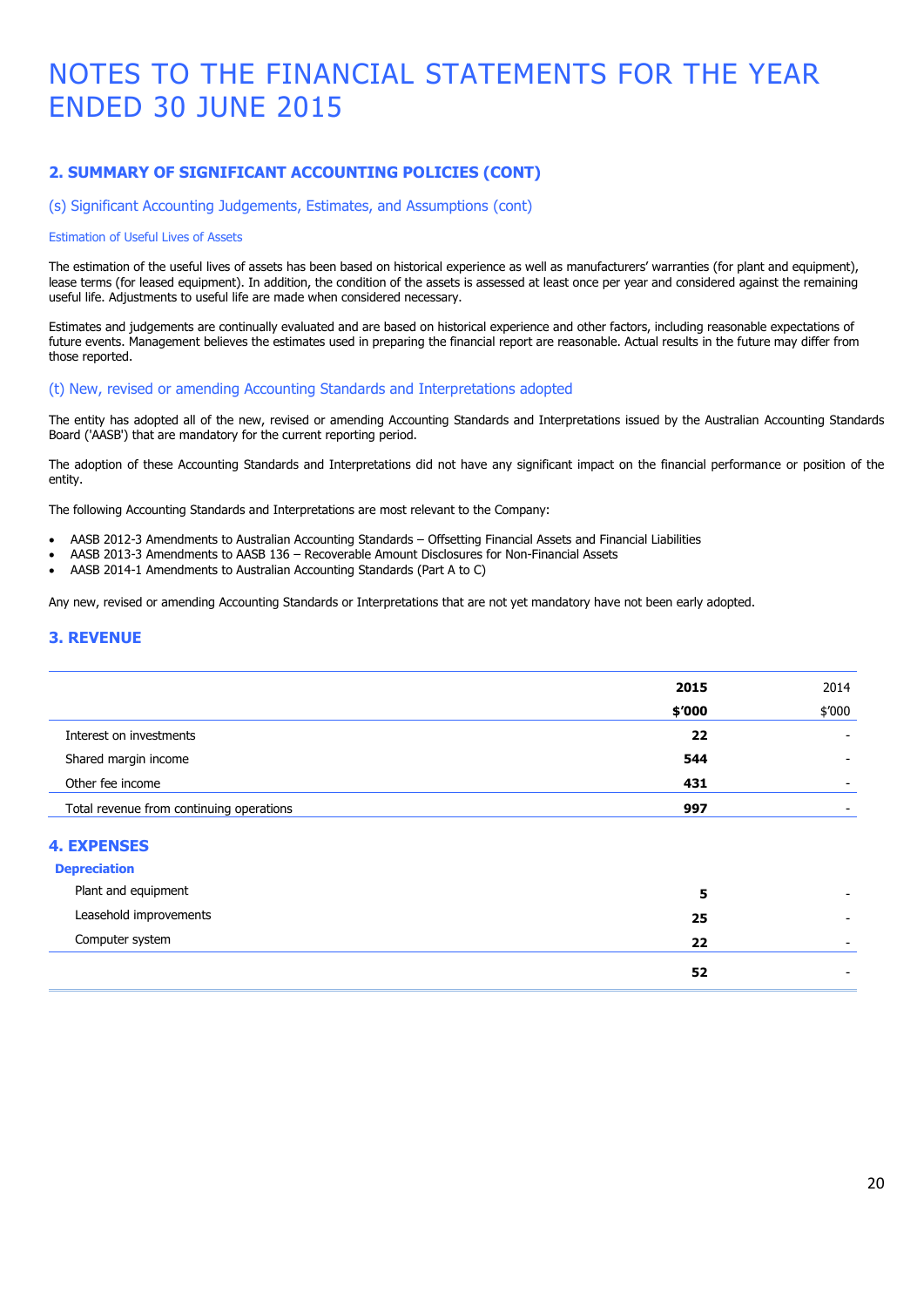|                                                                                                              | 2015   | 2014   |
|--------------------------------------------------------------------------------------------------------------|--------|--------|
|                                                                                                              | \$'000 | \$′000 |
| <b>5. INCOME TAX</b>                                                                                         |        |        |
| The major components of income tax are:                                                                      |        |        |
| <b>Statement of Comprehensive Income</b>                                                                     |        |        |
| Current income tax                                                                                           |        |        |
| Current income tax expense $-$ current years profit                                                          | 127    | 416    |
| Deferred tax expense                                                                                         |        |        |
| Decrease (increase) in the deferred tax asset account                                                        | 73     | (18)   |
| Total income tax expense / benefit reported in the Statement of<br>Comprehensive Income                      | 200    | 398    |
| The prima facie tax payable on profit is reconciled to the income tax<br>expense in the accounts as follows: |        |        |
| Accounting (loss)/ profit before tax from continuing operations                                              | (169)  | 1,349  |
| Accounting (loss) / profit before tax from discontinued operations                                           | 607    |        |
| Accounting profit before income tax                                                                          | 438    | 1,349  |
| Prima facie tax payable on profit before before income tax at 30%                                            | 131    | 405    |
| Add tax effect of expenses not deductible                                                                    | 4      | 24     |
| Adjustment to recognise deferred tax assets decrease (increase)                                              | 73     | (18)   |
| Less - Franking rebate                                                                                       | 8      | 13     |
|                                                                                                              | 200    | 398    |
| Income tax expense from continuing operations reported in the Statement of Comprehensive Income              | 18     |        |
| Income tax expense from discontinued operations reported in the Statement of Comprehensive Income            | 182    | 398    |
|                                                                                                              | 200    | 398    |

## Statement of Financial Position

Deferred tax assets comprise of :

|                          | 195                      | 269 |
|--------------------------|--------------------------|-----|
| Accrued expenses         | 13                       | 8   |
| Provision for impairment | $\overline{\phantom{0}}$ | 84  |
| Employee provisions      | 182                      | 177 |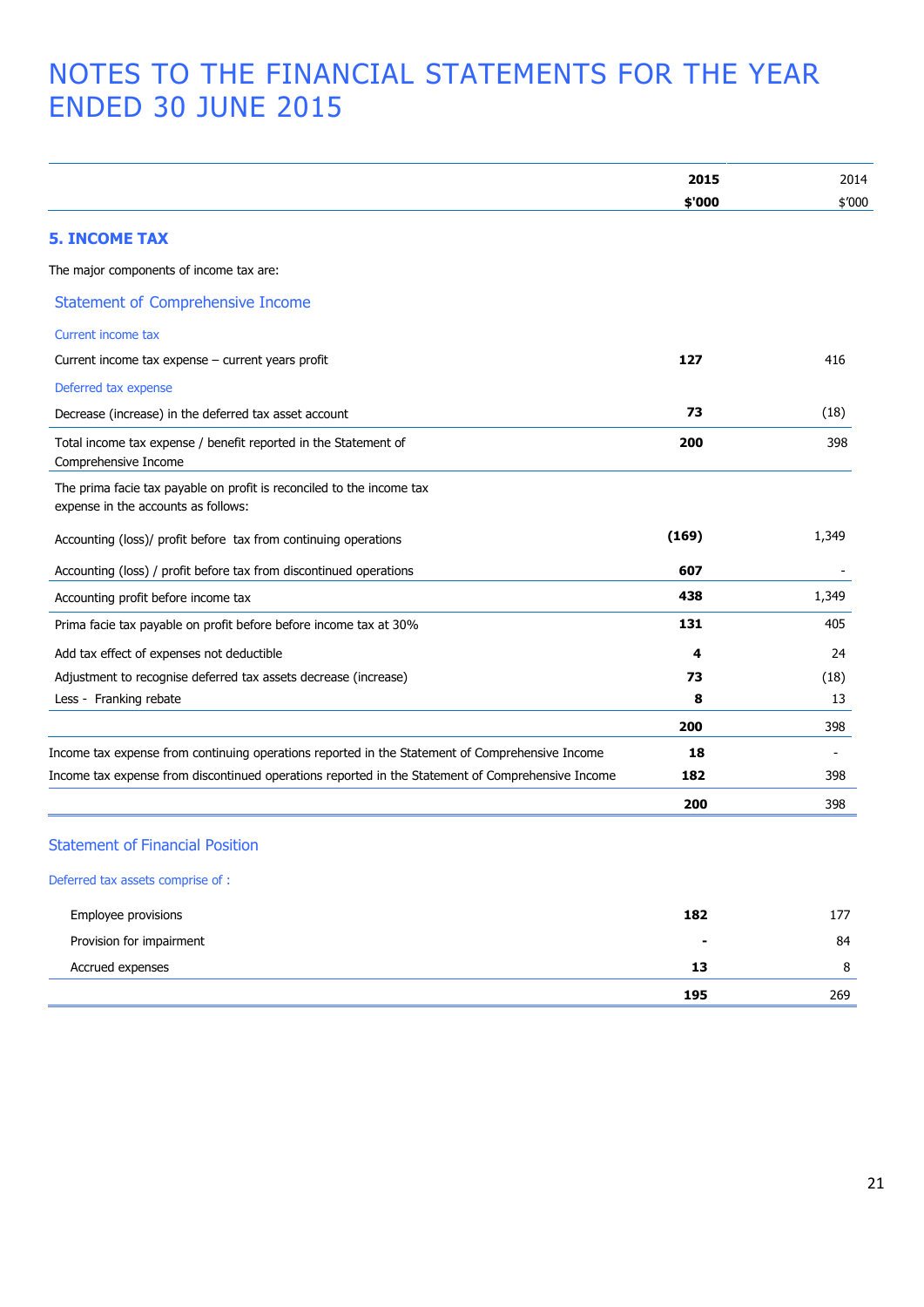|                                                                                             | 2015<br>\$'000 |          | 2014 |
|---------------------------------------------------------------------------------------------|----------------|----------|------|
|                                                                                             |                | \$'000   |      |
| <b>6. DISCONTINUED OPERATIONS</b>                                                           |                |          |      |
| Refer to Note 2 (c) for further information regarding discontinued operations.              |                |          |      |
| Interest income                                                                             | 4,347          | 6,343    |      |
| Interest expense                                                                            | (2, 467)       | (3, 732) |      |
| Net interest income                                                                         | 1,880          | 2,611    |      |
| <b>Other operating income and expense</b>                                                   |                |          |      |
| Fees, Commissions & Other Income                                                            | 915            | 1,752    |      |
| Gross profit                                                                                | 2,795          | 4,363    |      |
| Impairment losses                                                                           | (49)           | (48)     |      |
| Other operating costs                                                                       | (2, 139)       | (2966)   |      |
| (Loss) / profit before tax from discontinued operations                                     | 607            | 1,349    |      |
| Income tax expense from discontinued operations                                             | (182)          | (398)    |      |
| Total comprehensive (loss) / profit from discontinued<br>operations attributable to Members | 425            | 951      |      |
| The net cash flows from discontinued operations are as follows:                             |                |          |      |
| Operating                                                                                   | 2,940          | 954      |      |
| Investing                                                                                   | 32,140         | (15)     |      |
| Financing                                                                                   | (16, 600)      | 675      |      |
| Net cash outflows                                                                           | 18,480         | 1614     |      |
| 7. CASH AND CASH EQUIVALENTS                                                                |                |          |      |
| Cash on hand and at banks                                                                   | 10,829         | 675      |      |
| Deposits at call                                                                            | 300            |          |      |
|                                                                                             | 11,129         | 675      |      |
| <b>8. RECEIVABLES FROM FINANCIAL INSTITUTIONS</b>                                           |                |          |      |
| Deposits with industry bodies - CUSCAL Ltd (CUSCAL)                                         |                | 1,569    |      |
| Deposits with other financial institutions                                                  |                | 22,885   |      |

**-** 24,454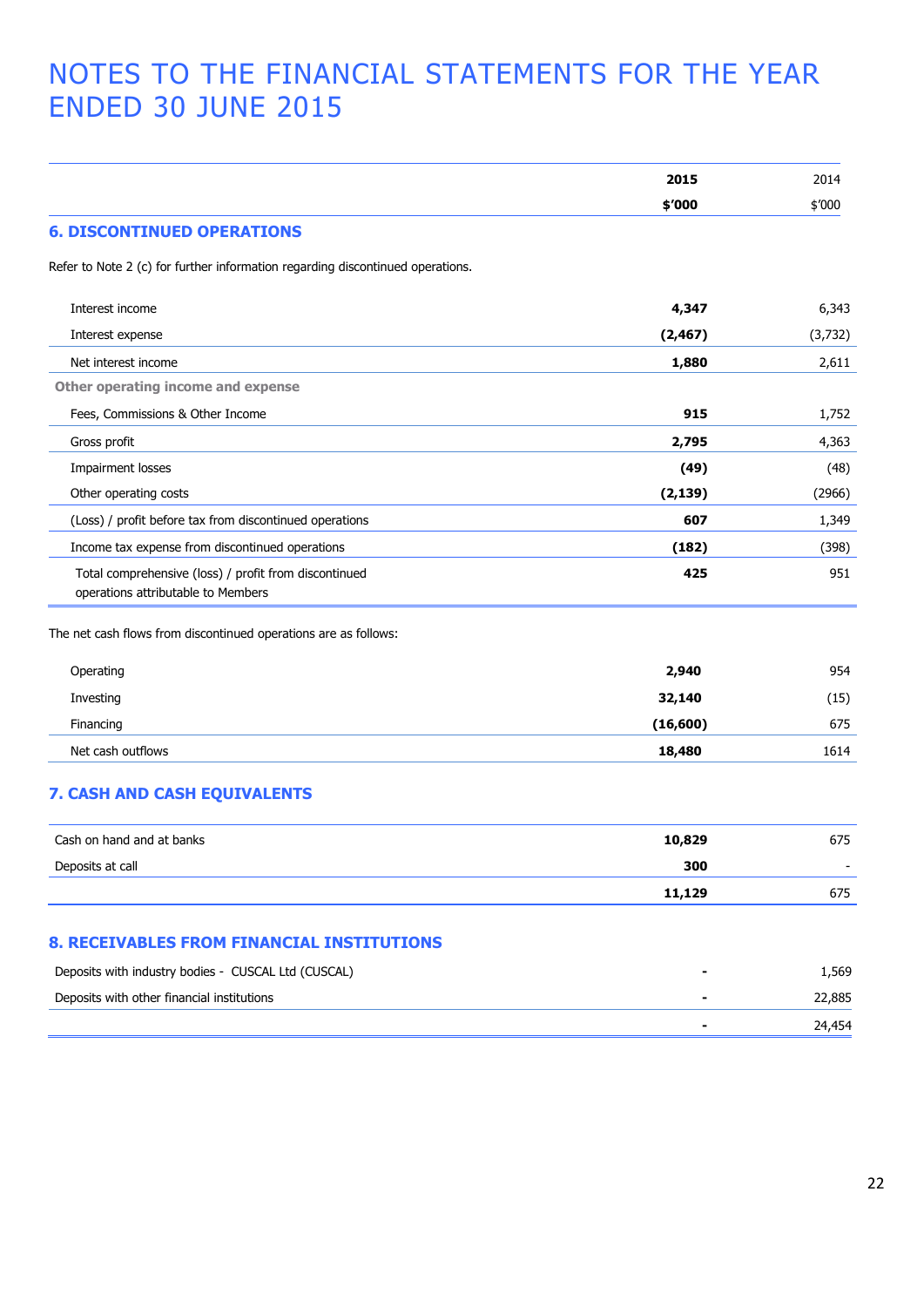|                                                                                       | 2015                     | 2014    |
|---------------------------------------------------------------------------------------|--------------------------|---------|
|                                                                                       | \$'000                   | \$'000  |
| <b>9. TRADE RECEIVABLES</b>                                                           |                          |         |
| Sundry debtors                                                                        | 231                      | 88      |
| Other receivables                                                                     | 180                      |         |
| Interest receivable                                                                   | -                        | 335     |
|                                                                                       | 411                      | 423     |
| <b>10. INCOME TAX RECEIVABLE</b>                                                      |                          |         |
| Income tax receivable                                                                 | 133                      |         |
|                                                                                       | 133                      |         |
| <b>11. LOANS AND ADVANCES</b>                                                         |                          |         |
| Overdrafts                                                                            |                          | 94      |
| Mortgage loans                                                                        |                          | 98,262  |
| Other                                                                                 |                          | 7,258   |
| Provision for impairment                                                              |                          | (90)    |
| Net loans and advances                                                                |                          | 105,524 |
| (a) Provision for impairment                                                          |                          |         |
| <b>Specific provision</b>                                                             |                          |         |
| Opening balance                                                                       |                          |         |
| Overdrafts                                                                            |                          |         |
| Other loans                                                                           | 90                       | 55      |
| Total opening balance                                                                 | 90                       | 55      |
| Bad debts previously provided for written off during<br>the year                      |                          |         |
| Overdrafts                                                                            |                          |         |
| Other loans                                                                           | (49)                     |         |
| Total bad debts previously provided for written off<br>during the year                | (49)                     |         |
| Bad and doubtful debts provided for during the year<br>for overdrafts and other loans | 56                       | 35      |
| Partial transfer to Bendigo and Adelaide Bank                                         | (97)                     |         |
| Total closing balance                                                                 | $\overline{\phantom{a}}$ | 90      |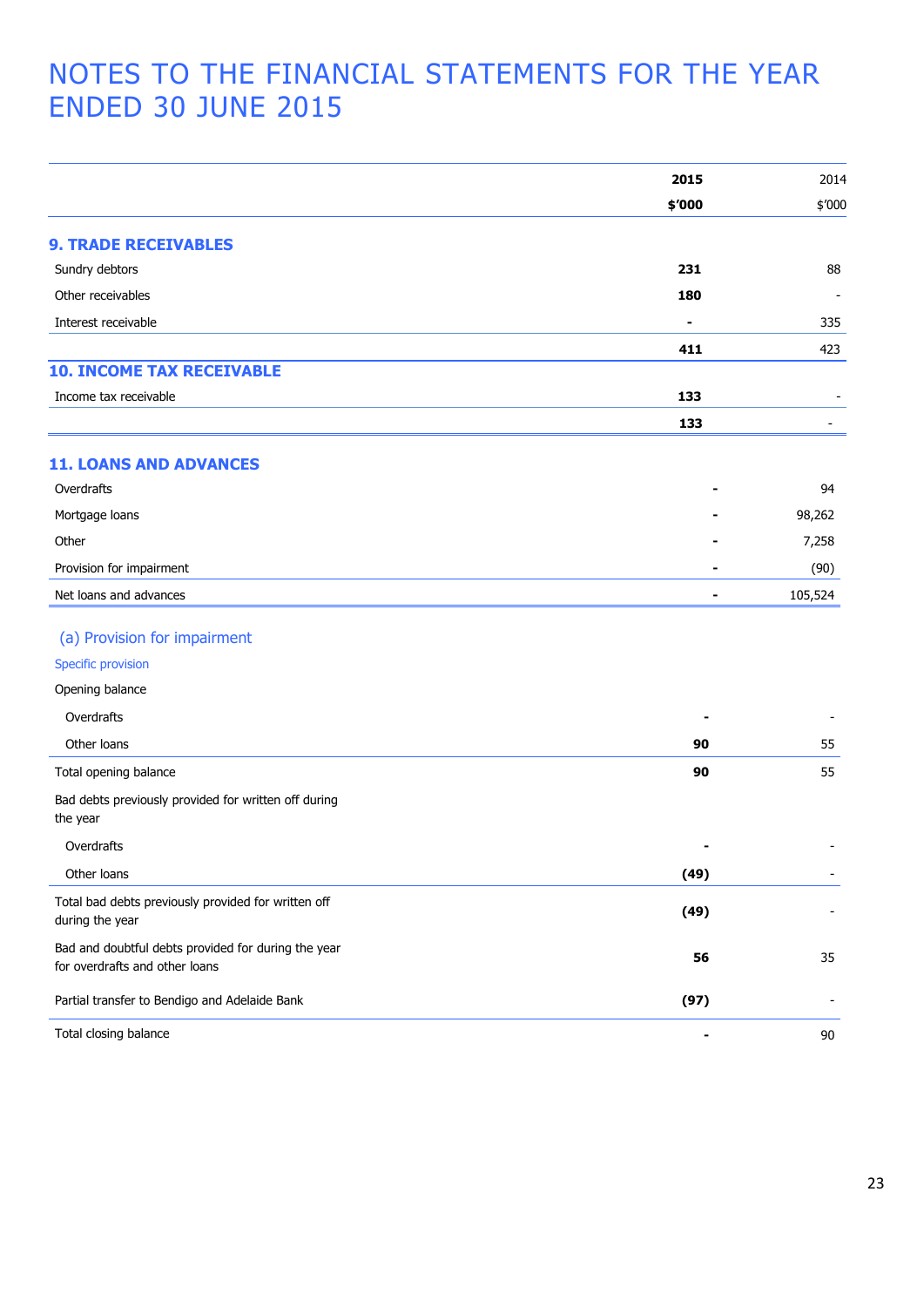|                                                     | 2015   | 2014   |
|-----------------------------------------------------|--------|--------|
|                                                     | \$′000 | \$′000 |
| 12. AVAILABLE-FOR-SALE EQUITY INVESTMENTS           |        |        |
| Shares in Transaction Solutions Pty Ltd $-$ at cost | ۰      | 6      |
| Shares in CUSCAL - at cost                          | 136    | 136    |
|                                                     | 136    | 142    |

## (a) Unlisted shares

No active market exists for equity investments in CUSCAL. Their fair value cannot be reliably measured, as a result these investments are measured at cost.

## **13. PLANT AND EQUIPMENT**

### Leasehold improvements

| At cost                                                                                                   | 570   | 267   |
|-----------------------------------------------------------------------------------------------------------|-------|-------|
| Provision for depreciation                                                                                | (99)  | (155) |
| Total leasehold improvements                                                                              | 471   | 112   |
| Plant and equipment                                                                                       |       |       |
| At cost                                                                                                   | 336   | 176   |
| Provision for depreciation                                                                                | (161) | (128) |
| Total plant and equipment                                                                                 | 175   | 48    |
| Total written down value                                                                                  | 646   | 160   |
| Reconciliation of carrying amount plant<br>and equipment for the financial year<br>Leasehold improvements |       |       |

| Carrying amount at beginning of year | 112   | 141  |
|--------------------------------------|-------|------|
| Additions                            | 496   |      |
| <b>Disposals</b>                     | ۰     |      |
| Depreciation                         | (137) | (29) |
| Carrying amount at end of year       | 471   | 112  |

### Plant and equipment

| Carrying amount at beginning of year | 48                       | 69   |
|--------------------------------------|--------------------------|------|
| Additions                            | 159                      | 6    |
| <b>Disposals</b>                     | $\overline{\phantom{0}}$ |      |
| Depreciation                         | (32)                     | (27) |
| Carrying amount at end of year       | 175                      | 48   |

AWA believes that the fair value of items of the plant and equipment is not materially different to the carrying amount.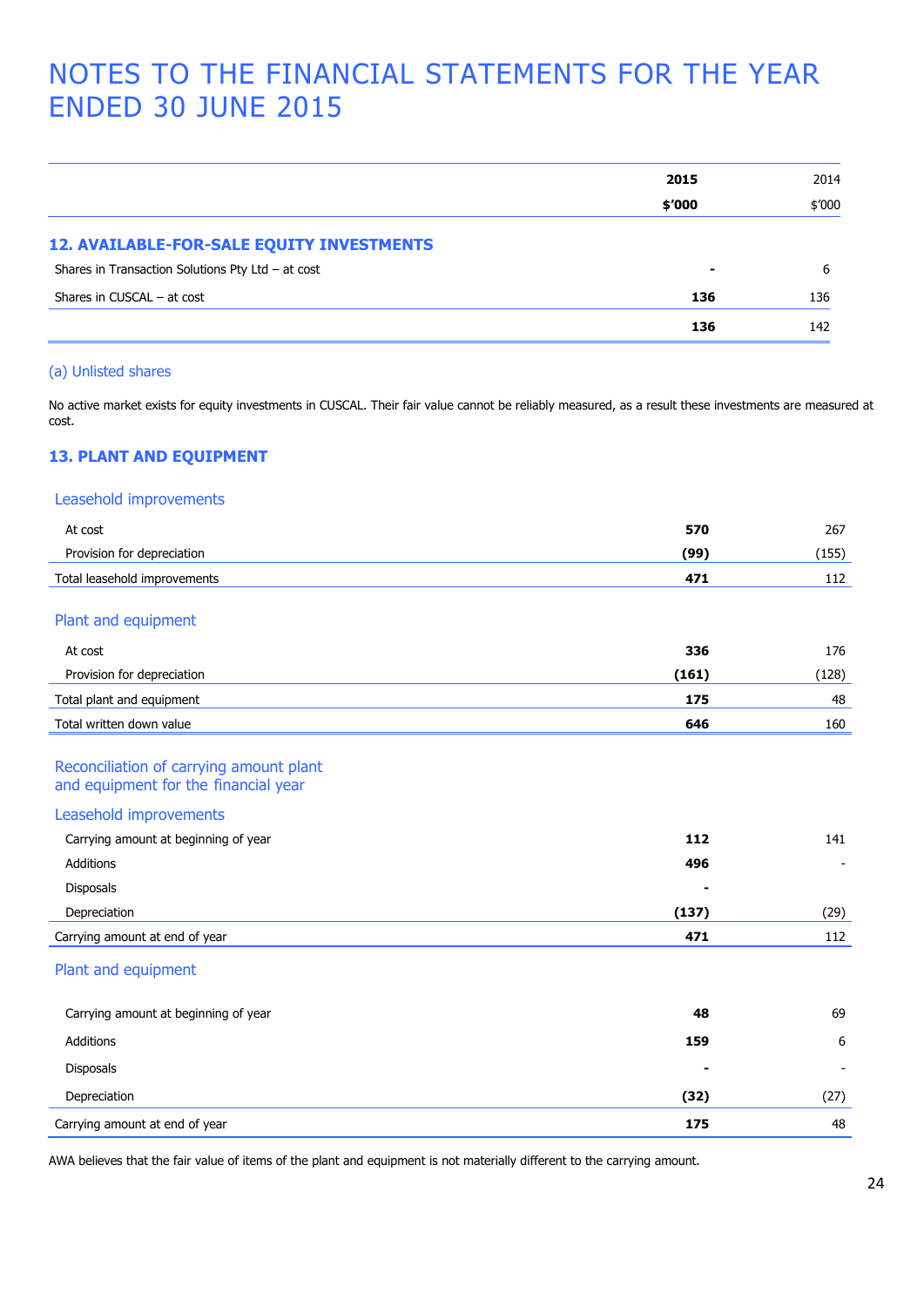|                                                                                  | 2015   | 2014    |
|----------------------------------------------------------------------------------|--------|---------|
|                                                                                  | \$'000 | \$'000  |
| <b>14. INTANGIBLES</b>                                                           |        |         |
| Computer software                                                                |        |         |
| Computer software at cost                                                        | 386    | 344     |
| Provision for amortisation                                                       | (344)  | (320)   |
| Total written down value                                                         | 42     | 24      |
| Reconciliation of carrying amount of<br>computer software for the financial year |        |         |
| Carrying amount at beginning of year                                             | 24     | 57      |
| Additions                                                                        | 41     | 9       |
| Disposals                                                                        |        |         |
| Amortisation                                                                     | (23)   | (42)    |
| Carrying amount at end of year                                                   | 42     | 24      |
| <b>15. DEPOSITS AND BORROWINGS</b>                                               |        |         |
| Call deposits                                                                    |        | 24,316  |
| Term deposits                                                                    |        | 64,786  |
|                                                                                  |        | 89,102  |
| Borrowings                                                                       |        | 27,492  |
|                                                                                  |        | 116,594 |

#### Partial transfer of business

On the 28 February 2015 loan assets and deposit liabilities, along with a balancing cash amount being the difference between the loan assets and deposit liabilities, was transferred to Bendigo and Adelaide Bank.

## **16. TRADE AND OTHER PAYABLES**

| Trade and other creditors | 271 | 313   |
|---------------------------|-----|-------|
| Accrued interest payable  |     | 815   |
|                           | 271 | 1,128 |

Due to the short term nature of these payables, their carrying value is assumed to approximate their fair value.

## **17. EMPLOYEE BENEFITS**

| Long service leave | 323 | 336 |
|--------------------|-----|-----|
| Annual Leave       | 259 | 234 |
|                    | 582 | 570 |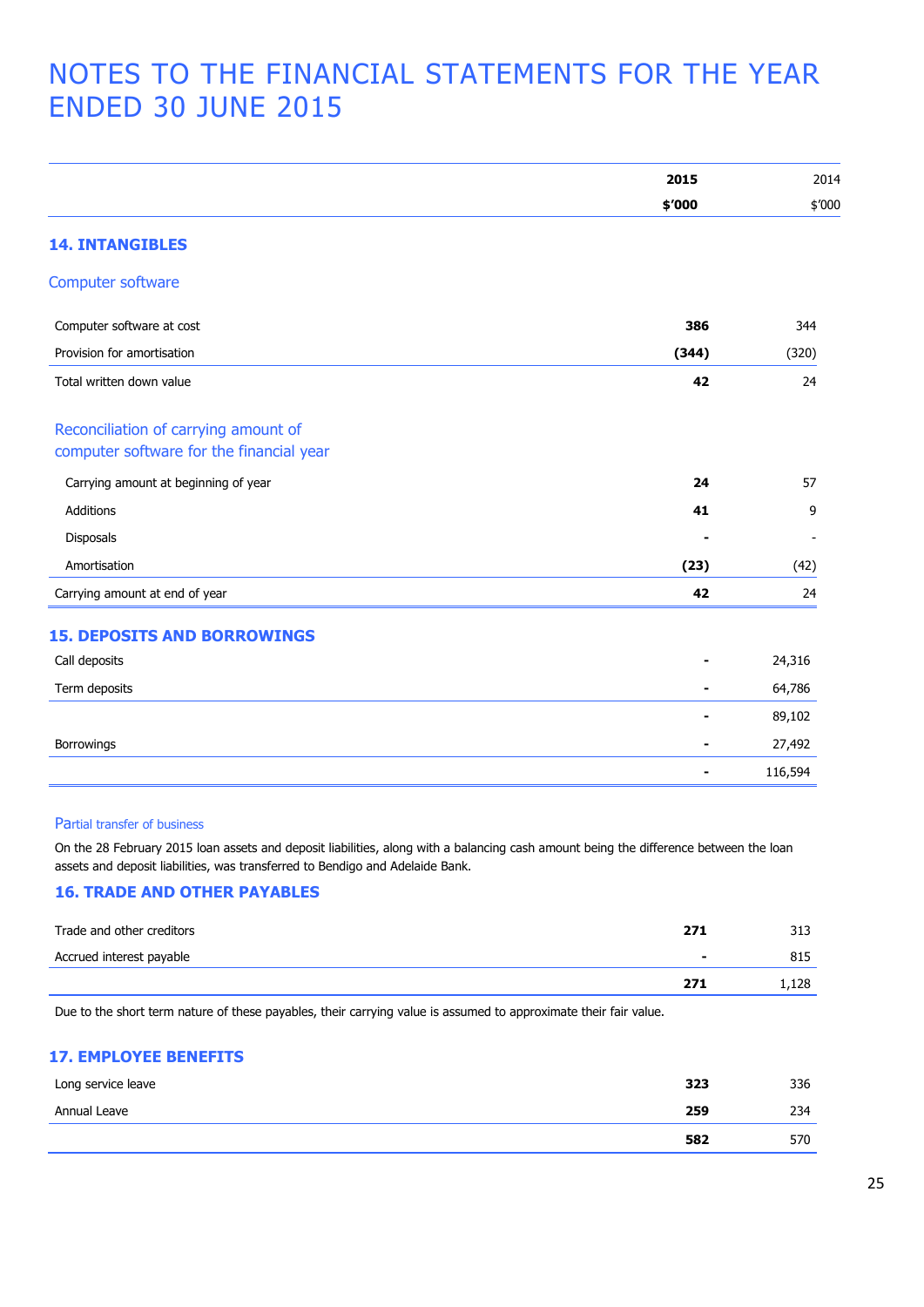|                                                               | 2015   | 2014   |
|---------------------------------------------------------------|--------|--------|
|                                                               | \$'000 | \$'000 |
| <b>18. STATEMENT OF CASH FLOWS</b>                            |        |        |
| Reconciliation of cash                                        |        |        |
| Cash balance comprises:                                       |        |        |
| Cash                                                          | 11,129 | 675    |
| Closing cash and cash equivalents at end of financial<br>year | 11,129 | 675    |
| <b>19. EXPENDITURE COMMITMENTS</b>                            |        |        |
| Lease expenditure commitments                                 |        |        |
| Operating leases (non-cancellable)                            |        |        |
| not later than 1 year                                         | 220    | 161    |
| later than 1 and not later than 5 years                       | 543    | 582    |
| later than 5 years                                            | 77     |        |
| Aggregate lease expenditure contracted for at<br>balance date | 840    | 743    |

Non-cancellable operating leases are for Branch and Head Office premises with lease terms for up to 7 years. The leases have an allowance for CPI increments and options for renewal ranging from 5 to 7 years.

### Superannuation commitments

All employees are entitled to varying levels of benefits on retirement, disability or death. Employees contribute to the plans at various percentages of their wages and salaries. AWA also contributes to the plans, at the rate of 13.5% of employees' salaries. Contributions by AWA of up to 9.50% of employees' wages and salaries are legally enforceable in Australia.

### Number of employees

The number of full-time equivalent employees at the end of the year was 12 (2014: 14).

#### **Partial transfer of business**

On the 28 February 2015 loan assets and deposit liabilities along with a balancing cash amount being the difference between the loan assets and deposit liabilities, was transferred to Bendigo and Adelaide Bank. The value of the assets and liabilities transferred on 28<sup>th</sup> February 2015 to Bendigo and Adelaide Bank were as follows:

| <b>Total assets transferred</b><br>117,845 | $\overline{\phantom{0}}$ |
|--------------------------------------------|--------------------------|
| 113,655<br>Net loans and advances          | $\overline{\phantom{0}}$ |
| 3,912<br>Cash at bank                      | $\overline{\phantom{0}}$ |
| 278<br>Cash on hand                        | $\overline{\phantom{0}}$ |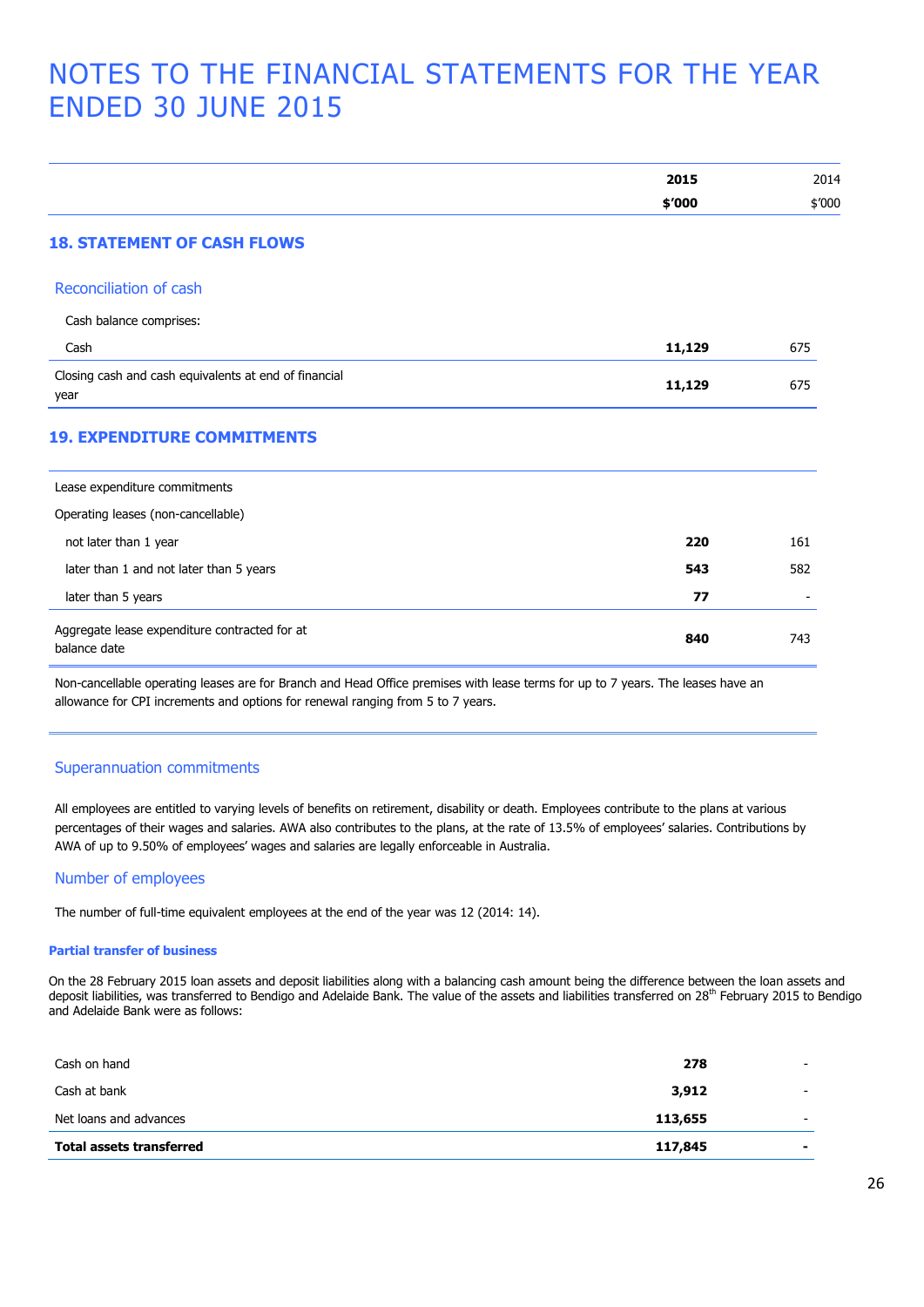|                                      | 2015    | 2014                     |
|--------------------------------------|---------|--------------------------|
|                                      | \$′000  | \$′000                   |
| Member deposits                      | 98,879  | $\overline{\phantom{0}}$ |
| Interest payable                     | 604     | $\overline{\phantom{0}}$ |
| Clearing and suspense accounts       | 3,374   |                          |
| <b>Total liabilities transferred</b> | 102,857 | -                        |

### **20. SUBSEQUENT EVENTS**

There has been no transaction or event of a material or unusual nature likely to affect the operation of AWA, the results of those operations or the state of affairs of AWA.

## **21. KEY MANAGEMENT PERSONNEL**

(a) Details of key management personnel

The Directors of AWA during the year were:

Mr B Virtue (Chair) Mr P Richardson (Vice-Chair) Mr R Lyle Mr B Noonan Mr N Pearce Mr W Peel Mr S Ward Mr C Welsh

The Senior Management of AWA during the year were:

Mr G Scannell (Chief Executive Officer) Ms L Jones (Finance & Compliance Manager) Ms E Stepins (Loans Manager) Mr P Brennan (Marketing & Operations Manager) Ms A Ball (Special Projects Manager)

#### (b) Key management personnel compensation

| Short term and post-employment benefits                                                                                     | 752   | 600   |
|-----------------------------------------------------------------------------------------------------------------------------|-------|-------|
|                                                                                                                             | 752   | 600   |
| (c) Loans to, Deposits from and Subordinated<br>Debt from KMP                                                               |       |       |
| The aggregate value of loans to KMP as at 28<br>February 2015 amounted to:                                                  | 2,598 | 2,022 |
| During the period up to 28 February 2015 the<br>aggregate value of loans disbursed to KMP<br>amounted to:                   | 441   |       |
| Interest earned on Loans and revolving credit<br>facitilies to KMP during the period up to 28<br>February 2015 amounted to: | 91    | 126   |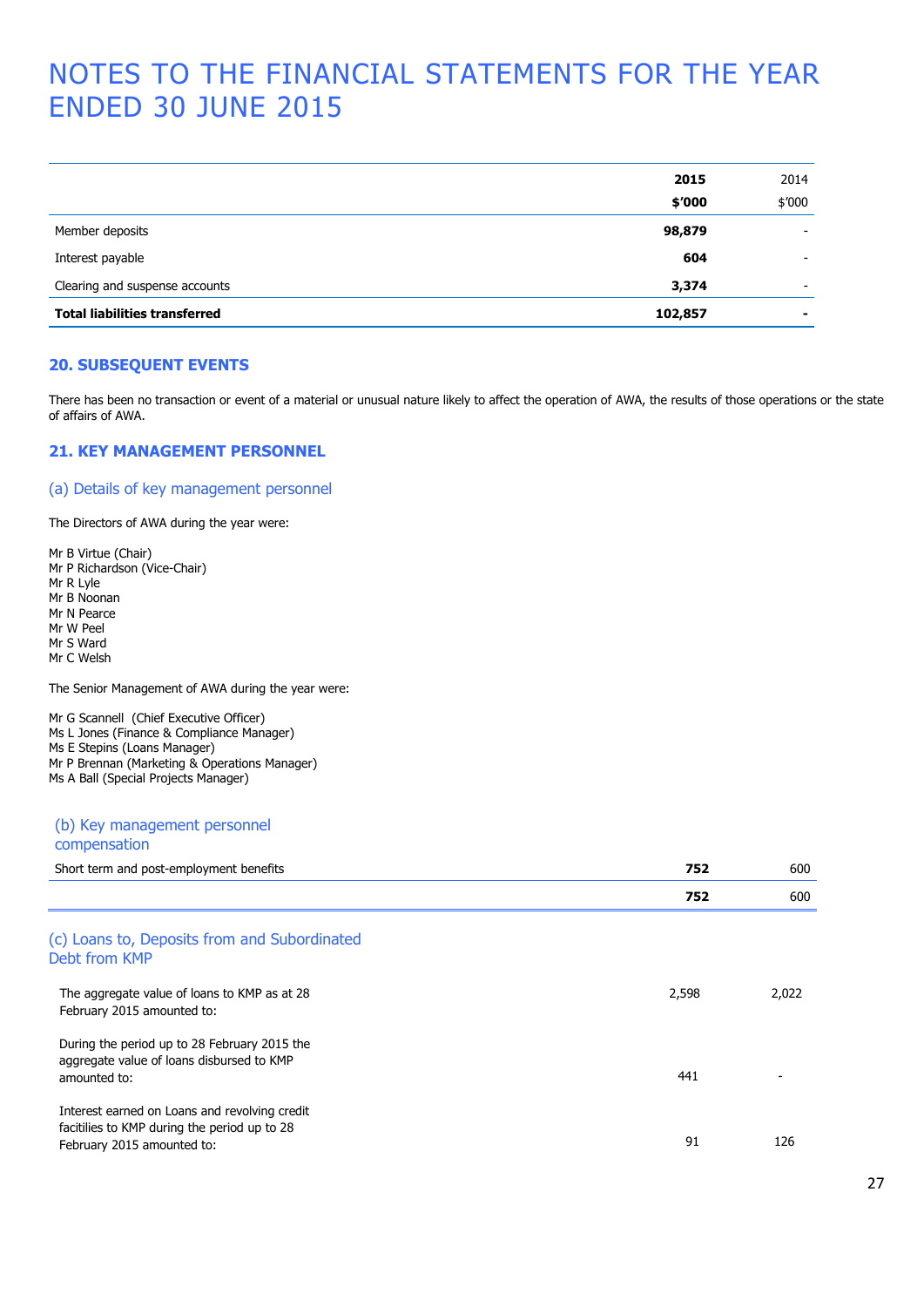| 2015       | 2014   |
|------------|--------|
| n<br>טטט י | \$'000 |

## (c) Loans to, Deposits from and Subordinated Debt from KMP (cont)

The policy for lending to KMP is that all loans are approved on the same terms and conditions which applied to members for each class of loan. There are no loans which are impaired in relation to the loan balances with KMP.

| Total value of term and savings deposits as at 28 February 2015<br>from KMP was:                     | 1.053 | 264 |
|------------------------------------------------------------------------------------------------------|-------|-----|
| Total interest paid on deposits to KMP during the period up to<br>28 February 2015 amounted to:      | 21    | 12  |
| Total value of subordinated debt as at 30 June 2015<br>from KMP was:                                 |       | 250 |
| Total interest paid on subordinated debt to KMP during the period up to<br>30 June 2015 amounted to: | 8     |     |

The policy for receiving subordinated debt from KMP is that all debt instruments are approved and accepted on the same terms and conditions which applied to members for each debt instrument.

### (d) Transactions with Other Related Parties

Other transactions between related parties include deposits from and loans to directors and other KMP related entities or close family members of directors and other KMP. The policy for receiving deposits from or approving loans to related parties is that all transactions are carried out on the same terms and conditions which applied to ordinary members.

### **22. RELATED PARTY DISCLOSURES**

See Note 21 (b) for disclosure on compensation payments made to key management personnel. There have been no other transactions with related parties.

#### Shareholding

Each key management personnel holds one \$10 redeemable preference share in AWA.

### **23. CONTINGENT LIABILITIES**

The company had no contingent liabilities as at 30 June 2015.